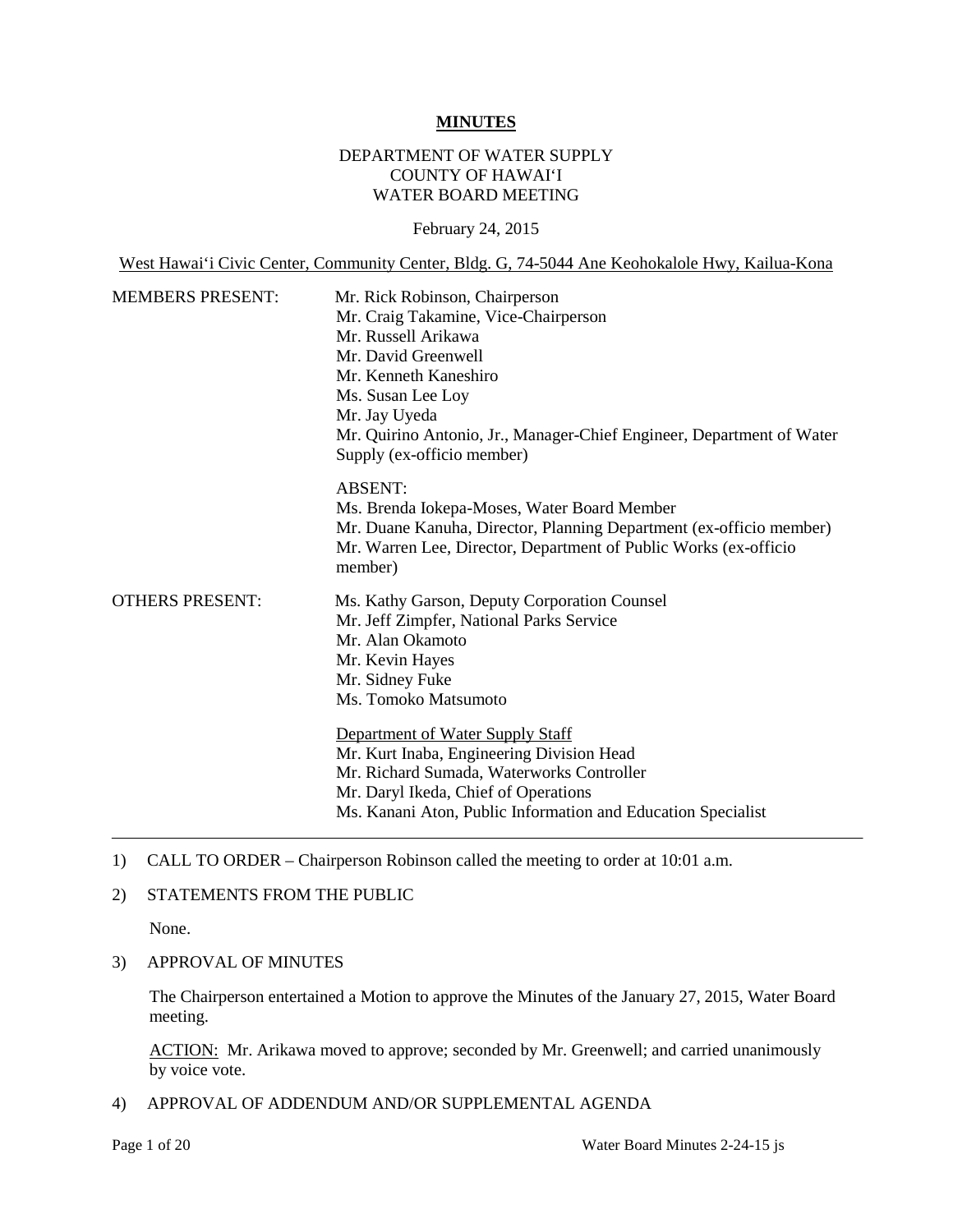None.

## 5) SOUTH KOHALA:

## A. **REQUEST TO CONSENT FOR ASSIGNMENT AND TRANSFER OF WATER UNITS – MAUNA KEA PROPERTIES, INC.:**

Mauna Kea Properties, Inc. (MKP), MK Parcel F, LLC (Parcel F LLC), and One Puako Bay Associates, LLC (One Puako LLC) requests DWS consent to allow One Puako LLC, to receive an assignment of 11 water units from MKP's allocation from the Parker Wells 3 and 4 Tri-Party Agreement (Agreement) dated April 6, 2006. Parcel F LLC and One Puako LLC have shared ownership and under the management of the same individual, Mr. Kevin J. Hayes. Parcel F LLC will limit their development to 74 units of water or 40 residential units, whichever results in fewer units of water. The original estimate for water assignment to Parcel F LLC was 102 water units.

Tokyū Corporation, successor in interest to Mauna Lani Service, Inc. (MLS) and the third party in the Agreement, has also consented to the 11-unit assignment to One Puako LLC.

Although One Puako LLC is not in the development area as defined in the Tri-Party Agreement, it is being served by the same system that provides MKP's allocation of water from the Tri-Party Agreement.

Staff has reviewed the proposal and finds it acceptable.

The Manager-Chief Engineer recommended that the Water Board accept the consent documents subject to the approval of the Corporation Counsel as to form and legality, and that either the Chairperson or the Vice-Chairperson be authorized to sign the documents.

Ms. Garson noted that there was a Motion to approve on the table at the December 16, 2014, Water Board meeting, before the Board deferred, so that Motion is still on the table.

Chairperson Robinson confirmed this, saying the Board would be continuing its discussion on that original Motion.

The Manager-Chief Engineer said that the Department stands by its Recommendation on this Item, which is to approve and accept the consent documents. He noted that there had been two areas of concern on the part of the Board at the December meeting. One area of concern, raised at the time by Ms. Iokepa-Moses, involved setting precedents. The other area of concern was raised by Ms. Lee Loy regarding the Department's Rules and Regulations. Regarding the matter of setting a precedent, the precedent had already been set regarding the allowing of this kind of transfer. The most recent example involved the Wai'aha agreement, whose parties were primarily Mr. Dan Bolton and Kohanaiki. The boundaries on the initial Wai'aha agreement extended from Wai'aha on the south side, to Palani Road. The amendment to that agreement, which brought in Kohanaiki as a party, expanded the area from Palani Road, all the way to Keāhole. He said the Wai'aha situation was among other previous instances which set the precedent for the current scenario; the Wai'aha case was recent enough for most of the Board to recall. Regarding the concern about the Rules, the Manager-Chief Engineer said that there is a Rule whereby DWS does not allow transfers, once a commitment is made to a property. DWS does not transfer commitments to another property *where no special agreements apply.* He said that the Rule was established so that DWS does not transfer commitments from one property to another; if a commitment is made, the commitment stays with that property. The assignment in question today is made through a special water development agreement; this agreement can be amended with the Board's approval, he said. DWS has done this kind of special agreement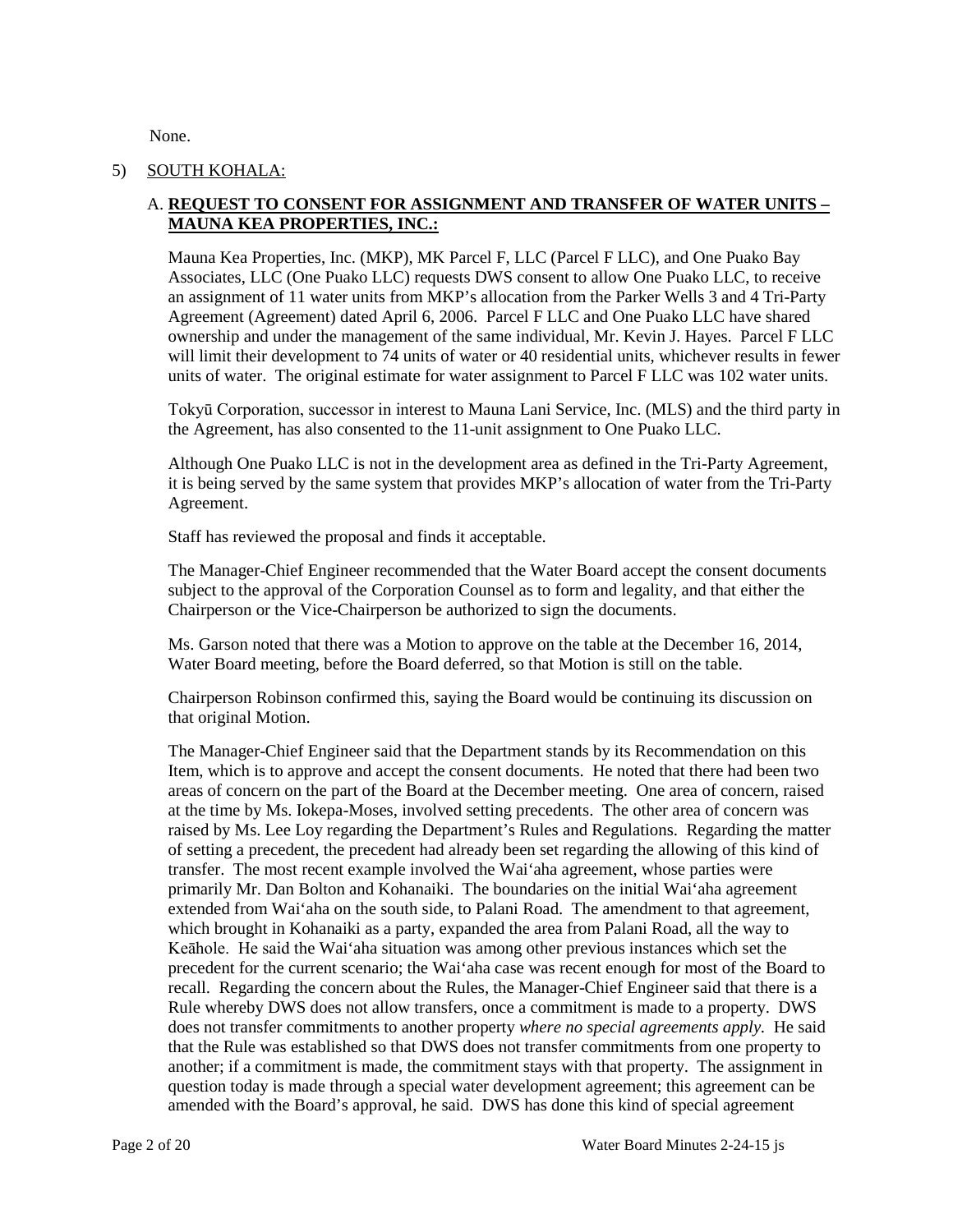before. The Manager-Chief Engineer said that the developer of the subject property, Mr. Hayes, is in attendance, and can answer any questions that the Board may have. In the meantime, he said that DWS remains supportive of its Recommendation as stated.

Mr. Greenwell, quoting from Item 4(d) in the Rules, said: "A water commitment issued for a specific lot cannot be transferred to another lot." He said that he was reading that as a guideline. It is quite clear that a water commitment from a lot cannot be transferred, Mr. Greenwell said. He said that for the Board's sake, he wanted to consult with Ms. Garson on some of the interpretations of the chapter on Water Commitments.

The Manager-Chief Engineer said that he said that DWS does not transfer any commitments from one parcel to another parcel, *unless there is a specific water development agreement involved.* DWS *has* done transfers like the current Mauna Kea Properties case before, where there is a specific water development agreement, he said.

Mr. Greenwell asked why, if the water is available, the parties cannot just apply for a meter and take water off the line like anybody else. He also asked why the parties here cannot apply for 11 water units instead of seven.

The Manager-Chief Engineer said the water in this specific water system is available to the developers in the Tri-Party Agreement, of which DWS is a signatory, conditional on the developers doing certain things. He said water is not available to a land owner who is not a party to the agreement; the Rule does not make water available to just any lot owner who wants to subdivide his lot into two lots. That is because that lot owner is *not* in a specific water development agreement.

**MOTION:** Mr. Greenwell moved to go into Executive Session to consult with Corporation Counsel; seconded by Mr. Kaneshiro.

Ms. Lee Loy said that she too wanted to consult with Ms. Garson, but first she wanted to hear from the developers.

Chairperson Robinson said okay, the Board could hold off on the vote regarding the Motion, and in the meantime, the Board could hear from the parties who made the application.

Ms. Garson said it would be better to just withdraw the Motion for Executive Session.

Mr. Greenwell withdrew his Motion, and Mr. Kaneshiro withdrew his second.

*(Messrs. Alan Okamoto, Kevin Hayes and Sidney Fuke moved up to the speaker's table.)*

Mr. Okamoto introduced himself as the attorney for One Puakō, and said that Mr. Hayes's company was One Puakō Bay Estates; Mr. Hayes is also involved with MK Parcel F. Mr. Okamoto said the plan today was to briefly address the concerns raised by the Board during the last two times this matter has come before the Board. He prefaced his remarks with the initial disclosure that he had done legal work for Board Vice-Chairperson Takamine and his wife since the Takamines started their business years ago. Mr. Okamoto also disclosed that his former partner, now a judge, had done legal work for Board Member Arikawa and his wife. Mr. Okamoto attested that he had never discussed Board matters with either Mr. Takamine or Mr. Arikawa.

Mr. Hayes began his presentation with thanks to the Board for their patience. He said that the matter at hand is very nuanced and complex. Since the Board deferred the matter at the December 16, 2014, meeting, Mr. Hayes and his colleagues had worked with Ms. Garson to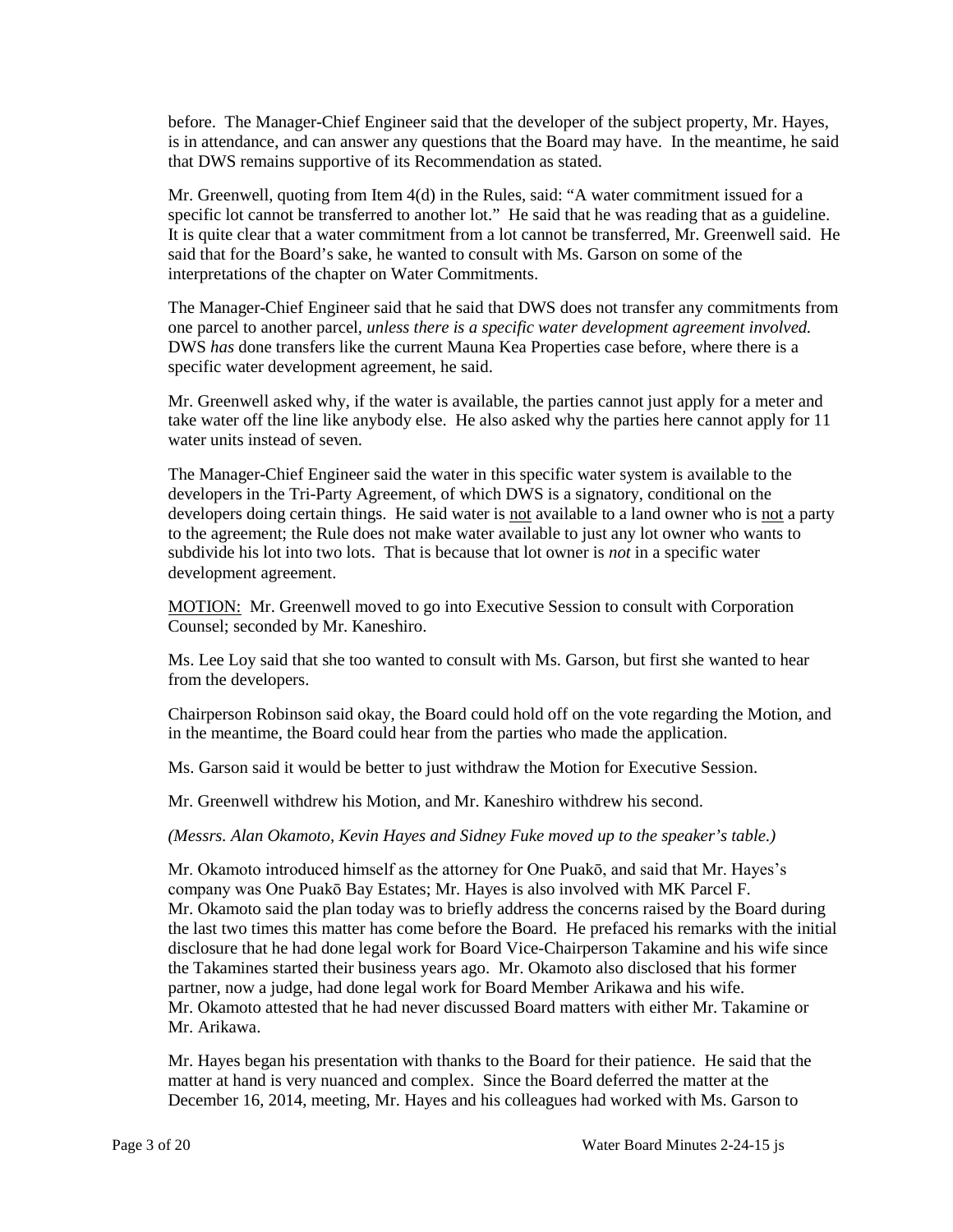resolve any concerns that the Board may still have. He said that the parties had gone to great lengths to craft an agreement that would be amenable to the Board. This agreement entails not simply a transfer; this agreement is carefully designed to conserve water resources within the Lālāmilo Water System for the benefit of DWS and the public, he said. He said that he wanted to articulate this by showing the math involved in the proposed agreement. Before going through the math for the Board, Mr. Hayes noted that he first appeared before the Board in February of last year, with Mr. Aaron Chung as his legal counsel. At that time, Mr. Hayes and his colleagues were unable to obtain the signature of one of the three parties of the Tri-Party Agreement, namely, Tokyū Holdings. The Board had been concerned about that issue, and Mr. Hayes and his colleagues went to great lengths to secure that signature from Tokyū Holdings. Mr. Chung has since moved on (to his current elected post at County Council), and so Mr. Okamoto has been engaged as counsel. Mr. Fuke has been involved in this matter throughout the entire duration, Mr. Hayes said. The Manager-Chief Engineer pointed out that the Board had expressed two concerns at the December Board meeting. One of the concerns was about whether the Board had the legal authority to act on the measure at hand; Mr. Hayes said he and his colleagues expect that the Board will go into Executive Session today to confirm that. The second concern was about setting precedents. Mr. Hayes said he did not believe that any precedents would be set here, but if any precedents were to be set, they would be positive ones that the Board would want. Two other issues were addressed by Mr. Hayes and his colleagues in a letter that was in the Board's packets this month. One issue was about whether the transfer would benefit DWS; Mr. Hayes said that he would address that today. The other issue involves what guarantees Mr. Hayes and his colleagues would provide to ensure that these development restrictions would last. Mr. Hayes said that he and his colleagues had addressed those specific concerns when drafting with Ms. Garson the agreement to restrict development on both of these parcels into the future.

Mr. Fuke explained the math and the mechanics behind the transaction. Pointing to a map of the area, Mr. Fuke explained that the *donor* parcel is the Mauna Kea parcel, which currently has an allocation of 102 water units. If the transfer never happened, that parcel would be eligible for 102 water units. The project that Mr. Hayes is proposing, which has gotten preliminary subdivision approval and planned unit development approval, involves a total of 36 single-family residences. The amount of water that Mr. Hayes will voluntarily assign to the property would be only 74 water units. That works out to a balance of 28 extra units that are currently assigned to the property. Tom Nance Water Resource Engineering did a study which determined how much water was realistically required for this Mauna Kea property; the study concluded that the property only really needs 56 units. Mr. Fuke said that the amount of savings that would be accrued by the Mauna Kea property would be a total of 17 units and 18 units. Recapping, Mr. Fuke said that of the 102 units that are currently assigned, there would be a total savings of 35 units that would go back into the system, either to the Mauna Kea system or, at some point, to the DWS system. Mr. Fuke next spoke of the *receiving* property, which falls within the same service region. Mr. Hayes wants to do a seven-lot subdivision on the receiving property; it is already entitled for the seven lots. Mr. Fuke said that Mr. Hayes already has the SMA permit for it, and has the subdivision application on file. The final subdivision approval could be issued upon receipt of the additional four water units for the project that Mr. Hayes is proposing. Because the property is already entitled to three separate water meters, Mr. Hayes wants to assign a total of 11 water units, for a total of 14 units to service his property. Therefore, each of the seven lots would be eligible for up to two units of water, Mr. Fuke said. The Tom Nance study found that for the Mauna Kea area, only 1.5 units of water per dwelling would be needed. The receiving parcel has two units per dwelling. The Mauna Kea site has an irrigation system, whereas this receiving parcel is non-irrigated, so it needs a little more water, Mr. Fuke said. The receiving parcel's lots are considerably larger than the lots at Mauna Kea. Mr. Fuke pointed out that as a result of the total amount of water that Mr. Hayes has right now for the property, there will be a realized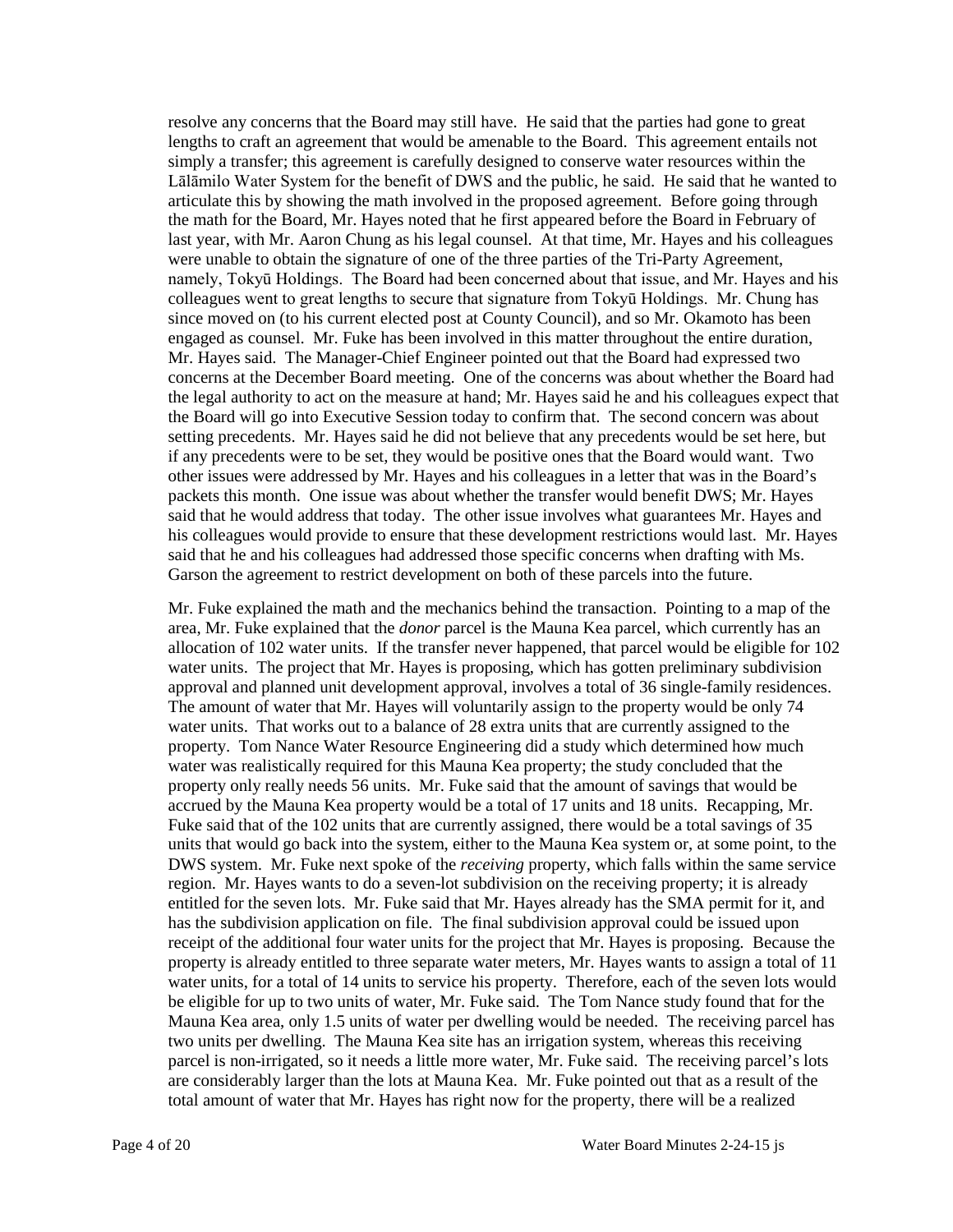savings of about 35 water units, which would be codified through a *system of agreement* that Mr. Okamoto will talk about later.

Mr. Hayes asked to go over a third point. He said that currently, Puakō has three lots, three equivalent water units servicing those lots, and the average lot size is 2.3 acres. Under this new agreement, there will be seven lots, with an average size of one acre per lot, and the developer plans to double the amount of equivalent water units serving Puakō. He said that it is obvious that this arrangement will improve the situation in Puakō; Mr. Hayes said that he and his colleagues believe that by over-dedicating water resources on these parcels, it means giving back or basically retiring equivalent water units to DWS. He expressed hope that the Board understood the fundamentals of the business points here.

Mr. Okamoto drew the Board's attention to the summary that was submitted to the Board, in which the areas of concern were addressed by Mr. Hayes, Mr. Fuke and himself. The Rules issue was looked at vis a vis this transaction. He noted that the other two parties to the Tri-Party Agreement, i.e., Mauna Kea Properties and Mauna Lani Services, have now signed off on this transaction, whereas last February, Mauna Lani Services had not yet signed off. Mr. Douglas Ing, the long-time attorney for Mauna Lani obtained the Mauna Lani signoff on the document, thereby establishing that the other two parties are in agreement that this is an appropriate thing to do with this water, Mr. Okamoto said. What remains now is the Water Board's consent, which is required for the transaction to go forward. Mr. Okamoto said that he took a look at Rule 3-1, which is the basic rule under which water service is available. He said that based on the DWS staff's Recommendation, it is apparent that they are satisfied that water can be provided to Puakō without system improvements. The question is where the water resource comes from the Lālāmilo well system. Because of the Tri-Party Agreement, DWS under its Rules is not free to just approve the units; the parties must come before the Board because of the Tri-Party Agreement, Mr. Okamoto said. He said that all of the criteria would be met for the issuance of the water commitment, provided that the parties can satisfy where that water allocation comes from. The water allocation comes from the Mauna Kea allocation, Mr. Okamoto said. Mr. Okamoto said that he and his colleagues had looked at the benefits to the Department and the residents of Hawai'i, aside from the residents within Mauna Kea Resorts. Mauna Kea Resorts benefits, obviously, by getting 17 more units to take care of the resort area's needs, he noted. In addition, there are the additional 18 units due to water conservation, thanks to provisions that are built into the Mauna Kea property, Mr. Okamoto said. Turning to the issue of whether the assurances from Mr. Hayes and his colleagues would last, Mr. Okamoto said that the simple solution was covenants, which would bind both lots to creating no more than seven lots for Puakō, and no more than 36 residential units for MK Parcel F and its community center. That assurance would be baked into the declaration, he said. Mr. Okamoto said his proposal would be, with the Board's approval, to go ahead and sign these covenants and record them, as a condition to the assignment. Mr. Okamoto said that after 30 years of practicing law, the covenants work; they are nothing new or novel. Covenants in real estate development are very common, and they are enforceable. He said that if the parties agree to go this route, the assurances will stick, no matter who owns these two parcels down the road. Turning to the issue of precedent, the Manager-Chief Engineer already addressed that, Mr. Okamoto said. He thought it appropriate that DWS has looked at modifying terms of initial developments; Mr. Okamoto said he had been around long enough to know that when a lot of these sources were under development, things did not work out as expected. He cited the example of the Kahalu'u Shaft in Kona, which had been looked to as the answer to everything back in the day; it did not work out that way. Mr. Okamoto said that it is appropriate that the Board consider the impact of what it does, as well as possible alternatives in Puakō. As far as alternatives, there are not many alternatives in Puakō; one cannot dig a well there, because such an attempt would yield only salt water from the ocean. It is not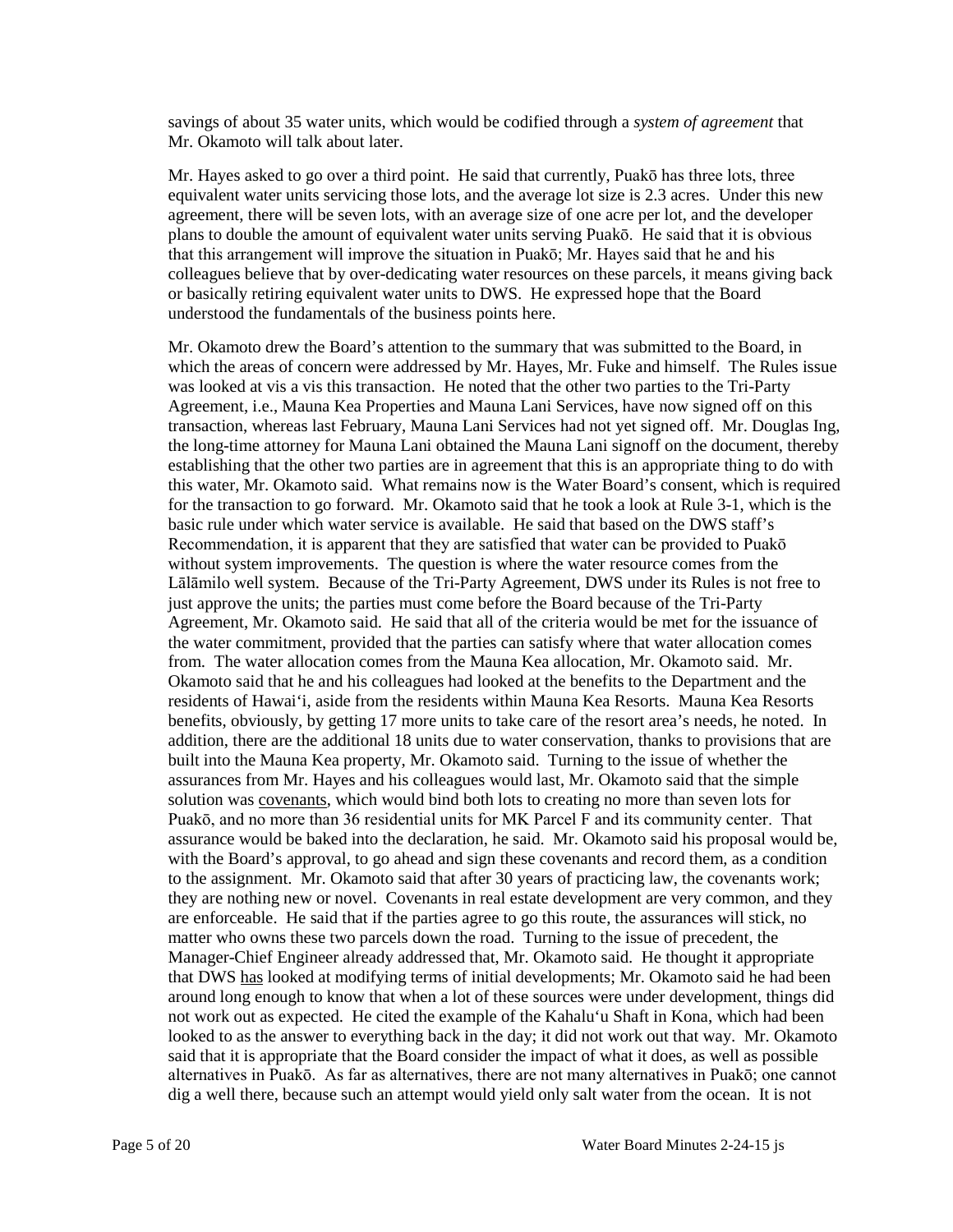possible to do a huge project for four additional lots either, he said. What Mr. Hayes and his colleagues are left with is asking the Board to consider the transfer of these 11 units, under what is built into this structure, Mr. Okamoto said. By transferring 11 units, 35 units are saved. He said it was a reasonable deal, under the circumstances.

Addressing Mr. Greenwell's concern about Rule 4(d), Mr. Hayes said that the only references in the Rules and Regulations that limit the transfer of water units are *guidelines*. Guidelines by their very nature imply that the Board has discretion, he said. The conservation practices that are enshrined in the agreement, whereby 35 water units are saved, trump a guideline, Mr. Hayes said. That is precisely why it is a guideline, and not an explicit Rule; the Board has the latitude to overlook a guideline in order to save water units for the public at the end of the day, he said.

Chairperson Robinson asked for more details on the Tri-Party Agreement.

Mr. Hayes said that the Tri-Party Agreement parties are DWS, Mauna Kea Real Estate Services and Mauna Lani Services, Inc. Mauna Lani Services, Inc., was dissolved around 2010, and that is why Mr. Hayes and his colleagues struggled to get a signature from Mauna Lani. The colleagues searched and found two documents. One of the documents was the assignment document, which assigned all of Mauna Lani Services' water rights to Tokyū Corporation. That means that today, the third party in the Tri-Party Agreement is Tokyū Corporation. Mr. Hayes and his colleagues secured the signature of a Mr. Toba, who was the former general manager here. Mr. Toba is now in a position of authority at Tokyū in Japan, and he signed off on the Tri-Party Agreement transfer documents as an officer of Tokyū Corporation. Mr. Hayes said that he had furnished a copy of those documents to Ms. Garson, and Mr. Hayes said that he holds the actual copy which will be furnished as soon as, hopefully, the transfer is approved by the Board.

Chairperson Robinson asked about Mauna Kea Properties.

Mr. Hayes said that Mr. Don Takahashi is president of Mauna Kea Properties, and he has signed off on the transfer as well. A copy of that document has been provided to Ms. Garson.

Mr. Okamoto clarified that the documents with the consents have been presented to the Board as well; it is in the record.

Mr. Uyeda asked Mr. Hayes to go over the math again. He asked Mr. Hayes to explain how 35 or 36 units were arrived at.

Mr. Hayes said okay, and pointed at the spot on the map that shows F Parcel. He said F Parcel is a 17-acre parcel, which is the Upland section of Mauna Kea. Currently, the zoning there allows for 122 residences to be built. Years ago, Mauna Kea Properties assigned 102 water units to this particular parcel as part of its master plan, Mr. Hayes said. He said that obviously, with those 102 units, a denser development could be done. Instead, as a condition of this arrangement, Mr. Hayes and his colleagues want to reduce the density on this site to 36 residences. Furthermore, Mr. Hayes and his colleagues in this agreement have required that non-potable water only be used for all landscaping in F Parcel. That means non-potable water is to be used in all common areas and in every yard; the only potable water supply is being used in residences for domestic use. He gave details on the math again. Of the 102 equivalent water units, according to the master plan, Mr. Hayes and his colleagues are assigning 74 units to F Parcel as part of this agreement. They are deliberately *over-assigning* those 74 units, in spite of the Tom Nance study based on historical data throughout the entire Upland section, which found that there is a use of 1.5 equivalent water units per residence, plus 2 units for the community center. Mr. Hayes said that is how the 56 units were arrived at. He said that of the 74 units that were assigned, there are 28 surplus units. Of those 28 surplus units, 11 units are assigned to Puakō. That leaves 17 units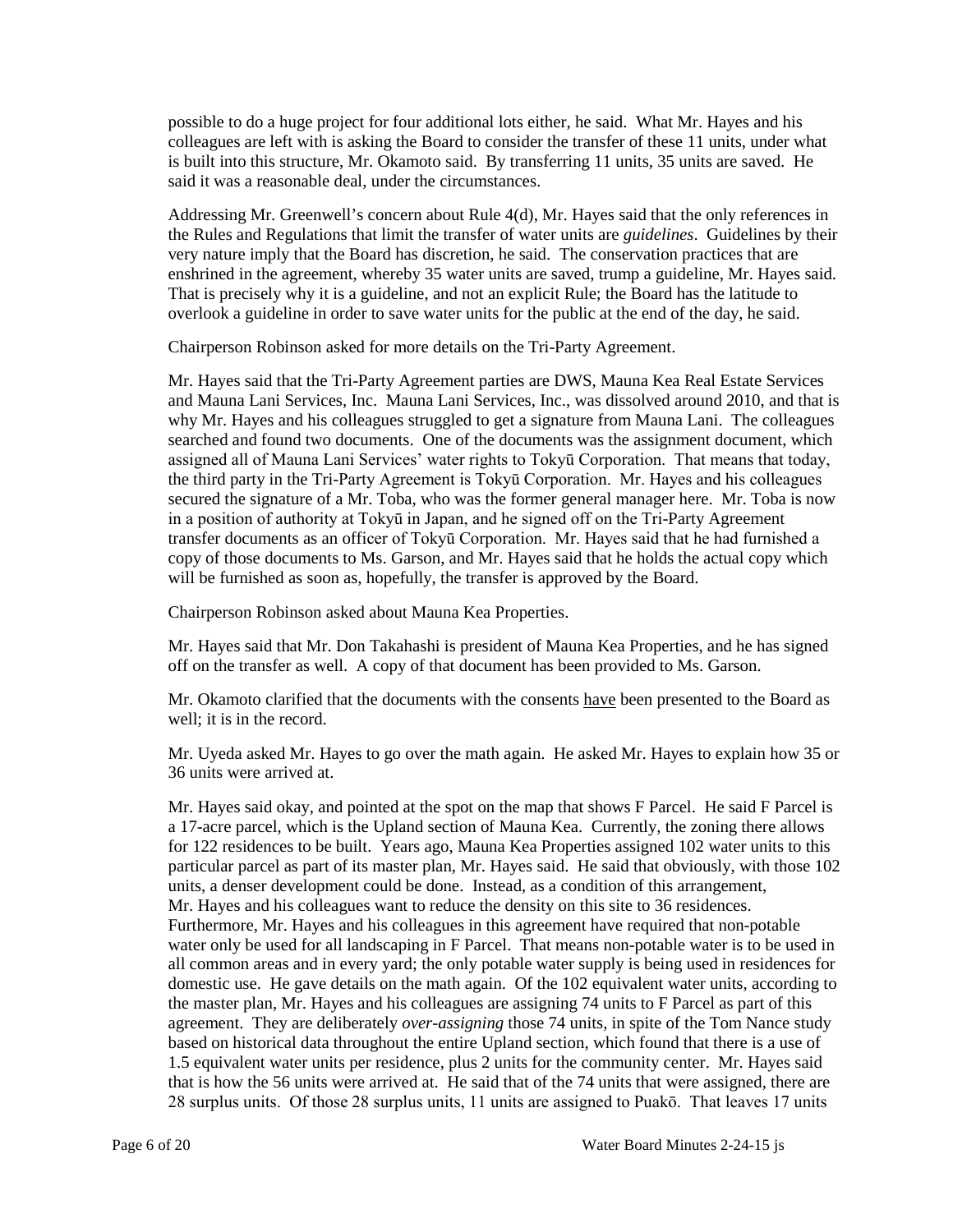which will remain in the general pool of Mauna Kea, Mr. Hayes said. He said that even though DWS does not get back those 17 units, (i.e., the 17 units stay at Mauna Kea), that is a benefit to the public because Mr. Hayes and his colleagues are giving Mauna Kea more supply, at their control, to distribute to the other residents within the Mauna Kea area that they service. Returning to the 74 units, Mr. Hayes said that of those 74 units, only 56 units are required. He noted that if the agreement does not happen today, Mauna Kea is essentially no longer bound by this agreement. In that case, Mauna Kea will not assign the 102 units, and will not assign the 74 units. Mauna Kea will only assign 56 water units to F Parcel, if Mr. Hayes and his colleagues continue with this 36-lot subdivision. Mr. Hayes said that at the end of the day, all of the remaining difference between the 102 units and the 56 units will go back to the Mauna Kea pool, and no water units would be retired. The deal today was deliberately engineered so that those 18 surplus units with the 74 units *would* be retired; they would go away; they would be baked back into the Lālāmilo water system. That is where Mr. Hayes and his colleagues are trying to provide public benefit, he said. Mr. Hayes noted that he and his colleagues had considered trying to assign those 18 units back to DWS; that question was posed to Mr. Hayes and his colleagues by Corporation Counsel. However, that arrangement proved to be too complex, and that would set a precedent. That would pose a difficulty, he said. The net effect of this current agreement would be that Mr. Hayes and his colleagues would be effectively giving the units back to DWS. Mr. Hayes asked Mr. Uyeda if that answered his question.

Mr. Uyeda said sort of. He asked for confirmation that, based on the covenants or proposals, Mr. Hayes and his colleagues would not limit the project to 56 additional units. He asked if Mr. Hayes and his colleagues would instead ask for the 74 units. He asked whether the surplus would only be 17 units, and not 35 units; he noted that the 18 units go back to Mauna Kea, and DWS does not get the benefit.

Mr. Hayes said that the 17 units go back to Mauna Kea, and DWS does not get the benefit.

Mr. Uyeda said plus the 18 units.

Mr. Hayes said that the 18 units are actually being carved away; those units will no longer be available to be assigned anywhere else. He recapped, saying that the 56 units are being assigned, along with the 18 units, to F Parcel, in effect deliberately over-supplying F Parcel with water units. This will reduce the demand on the overall system, he said.

Mr. Uyeda said he understood about the 18 units, but was unclear about the 17 remaining units.

Mr. Hayes said that the 17 units go back into the general pool of Mauna Kea.

Mr. Uyeda said that those units could be used up if usage increases, based on the Tom Nance report.

Mr. Hayes said that was correct. He noted that the 1.5 units in the Tom Nance report have a considerable margin of safety in it; the actual use is closer to one unit. He said he would be happy to provide that report, which shows all of the historical use in the Uplands of Mauna Kea.

Ms. Lee Loy asked about Parcel F, noting that the original zoning shows that 122 units were allowed, but that Mr. Hayes and his colleagues plan to reduce that down to 36 units. She asked if Mr. Hayes down-zoned the property as well, or reduced that by covenants.

Mr. Hayes said that he and his colleagues have provided two covenants to Ms. Garson. One of the covenants is a permanent deed restriction, stipulating that only 36 residences can be built on this site. The zoning on that will not change, but only 36 residences can be built on this site,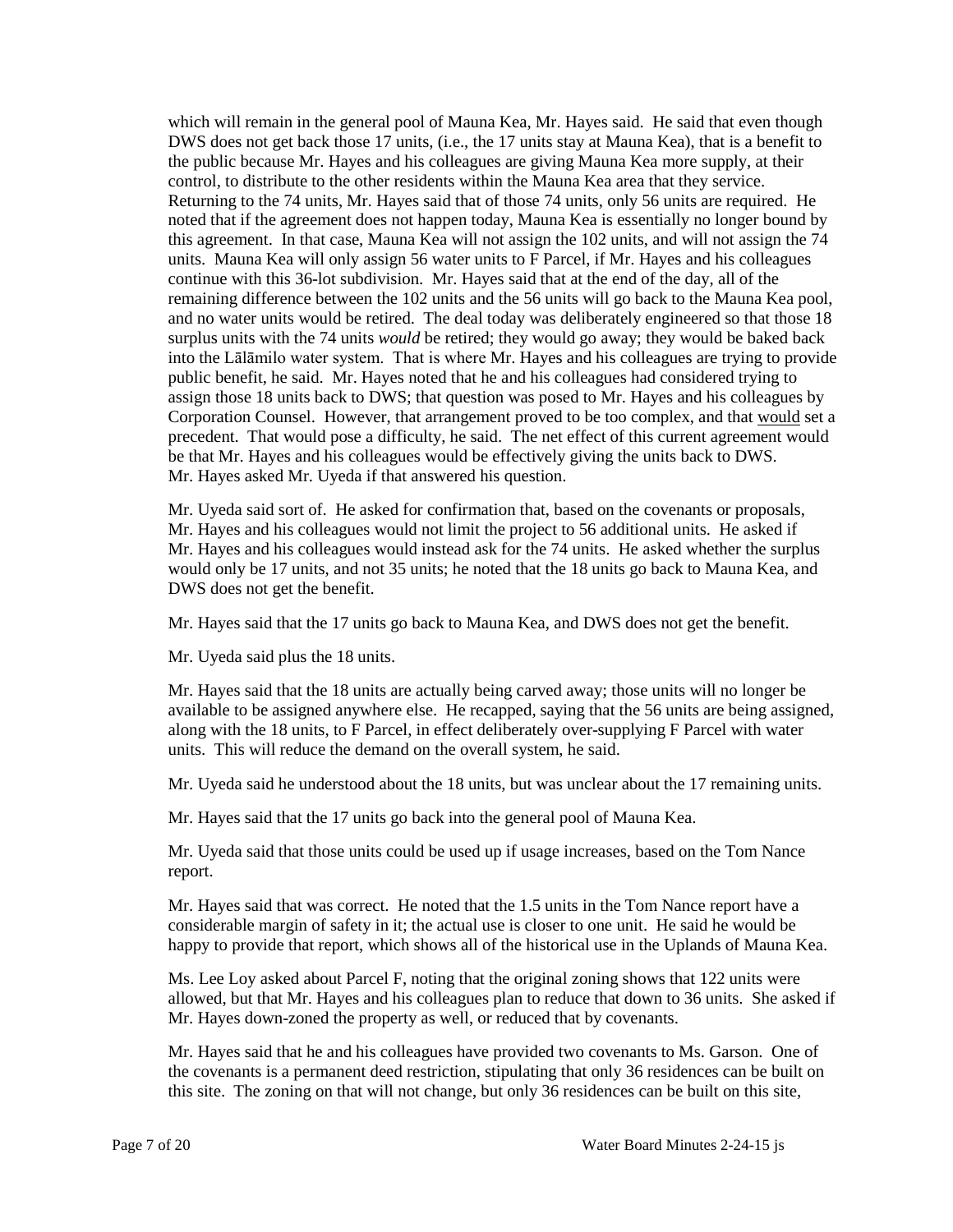Mr. Hayes said. The other covenant limits Puakō, which is zoned commercial; Mr. Hayes and his colleagues by rights *could* build a hotel on that Puakō site. The zoning on that site will not change; but the covenant has limited it by the same kind of deed restriction, to only seven residences.

Ms. Lee Loy asked how far as the crow flies F Parcel is from the Puakō site.

Mr. Hayes figured it was about two miles as the crow flies; from gate to gate, it is probably about one mile.

Mr. Uyeda noted that in the covenant for F Parcel, irrigation water will be used. He asked if there was a source right now that was providing water to these areas.

Mr. Hayes said that Mauna Kea owns and operates its own non-potable water supply; the water supply system already exists, and the F Parcel will tap into that.

Mr. Uyeda asked if it was just brackish water that is not treated wastewater.

Mr. Hayes confirmed this.

Chairperson Robinson called for a Motion to enter Executive Session.

ACTION: Mr. Greenwell so moved; seconded by Mr. Kaneshiro, and carried unanimously by voice vote.

#### *(Executive Session began at 10:39 a.m., and ended at 11:32 a.m.)*

Ms. Lee Loy said she had a couple more questions for Mr. Hayes. One of the questions was related to the certainty of the 18 surplus units; she asked what kind of certainty the Board has that the 18 units would remain surplus ones. She said she was concerned about a scenario whereby one of the other projects decided to expand a bit more, and wound up needing those surplus units.

Mr. Hayes said that Mr. Don Takahashi of Mauna Kea signed one of these documents, which stipulates that there are 74 water units being assigned to F Parcel. *That* is the Board's assurance, and the assignment of the 74 units would happen immediately. Mr. Hayes said that he and his colleagues could make that assignment of 74 units a condition to the Board's approval.

Ms. Lee Loy said the Board likes that; she said she likes conditions.

Mr. Hayes said he believed that was in the consent documents.

Ms. Lee Loy said that one thing that she and Mr. Greenwell had brought up was related to Rule 5, Item 4(d) regarding the terms of the water commitments. She quoted Item 4(d) as saying: "Water commitments issued for a specific lot cannot be transferred to another lot." She said she wanted to be clear on Mr. Hayes's references to the E.U.'s; she asked about his use of the terms "units," "water commitments," and "equivalent units."

Mr. Hayes said that those three terms all mean the same thing: 600 gallons per day of water use equals one unit of water. He apologized for mixing up the terms.

Ms. Lee Loy asked if he was using them interchangeably.

Mr. Hayes said yes, he was using all of these terms interchangeably; they all mean 600 gallons per day of water use.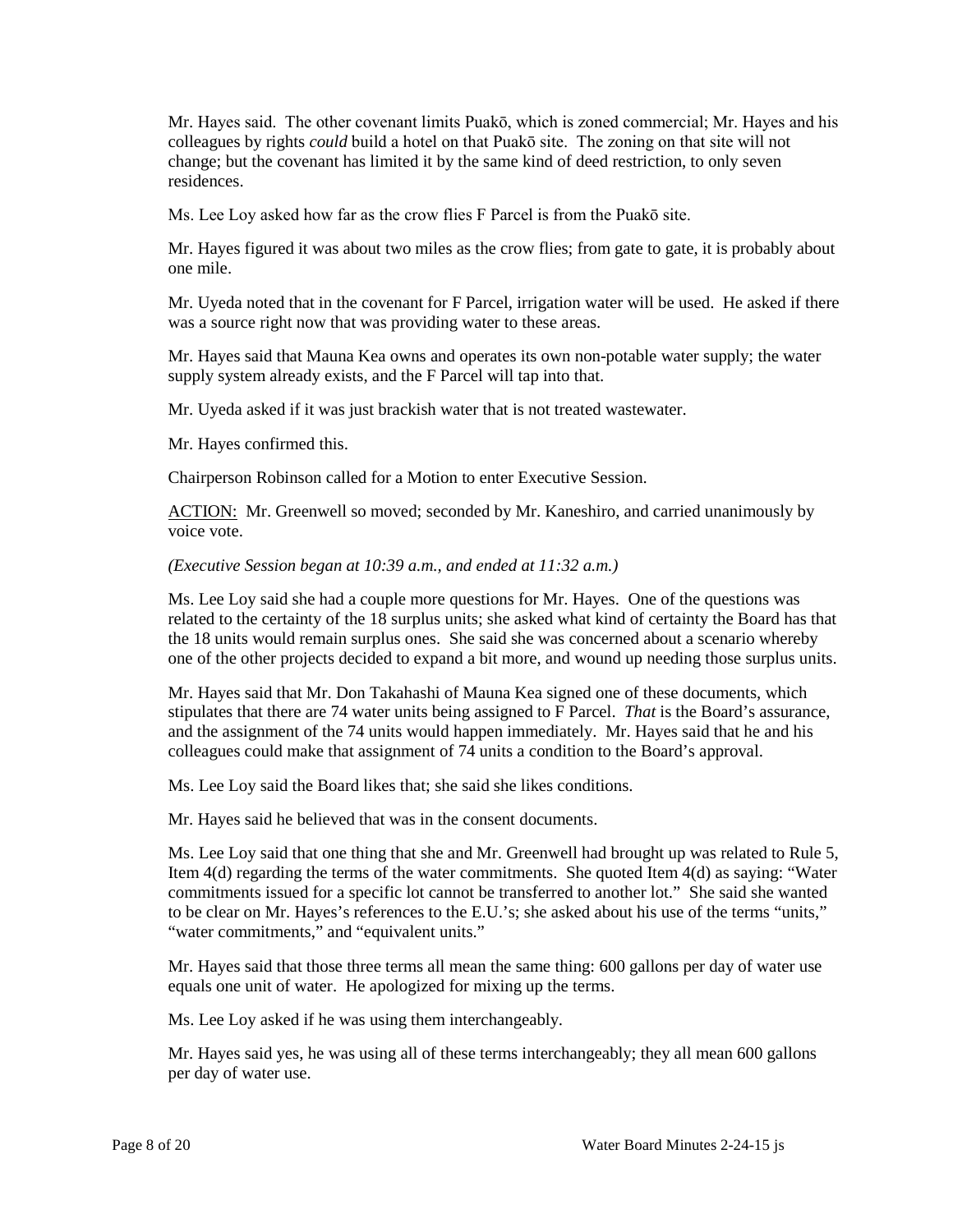Mr. Uyeda said that it appeared that the additional 11 units of water being transferred to Puakō from Mauna Kea/Mauna Lani did not entail payment of the normal Facilities Charge. Normally, a developer would be paying a Facilities Charge for these equivalent units. Mr. Uyeda asked Mr. Hayes if he would consider paying the Facilities Charge for these 11 units. He said that if Mr. Hayes was in agreement, the Board could defer today's Action and come back next month with some kind of agreement that allows for the payment of the Facilities Charge. He said he would feel more comfortable with that in the agreement.

Mr. Hayes asked what the math would be on the Facilities Charge.

The Manager-Chief Engineer said that the Facilities Charge would be \$5,500.00 per unit times 11 units.

Mr. Inaba said the total would be \$60,500.00.

Mr. Hayes asked if that were something he could agree to today.

Chairperson Robinson said that Mr. Hayes could agree to anything today.

Mr. Hayes told Mr. Uyeda that the short answer to his question is yes; he would agree to pay the Facilities Charge.

Ms. Lee Loy thanked Mr. Hayes, and said that the Board would now want to insert some language into the agreement that everybody could agree on as fair and equitable. She said that the heartburn for the Board was the moving of credits out of an area that was contemplated as a developable area. She said there were examples where that scenario happened, and the developable area actually expanded as the agreements were amended or contemplated again. She said that in this situation today, that was not the case.

Mr. Hayes said that he understood that position. He noted that Puakō is something of an unrepresented party in the Tri-Party Agreement; Puakō does not have any representation, even though Puakō is being serviced by the Lālāmilo Water System. He said that he would be happy to pay the administrative fee, i.e., the Facilities Charge.

Chairperson Robinson said that at this point he would entertain a Motion regarding this matter.

Ms. Garson said that the Board was just entertaining a Motion regarding deferring this matter to next month; in the meantime, Ms. Garson would come back with all of the documents. She envisioned the consent document would say something like "Consent subject to paying the Facilities Charges for the 11 units." She said that the Board would be able to see all of the documents together next month.

Mr. Hayes asked whether, instead, the Board could approve the transfer, conditioned on Mr. Hayes resolving with the DWS staff the satisfactory resolution toward payment of the Facilities Charge.

Chairperson Robinson said that was his point exactly; the Board could approve, and just leave the paperwork up to Mr. Okamoto and Ms. Garson.

Mr. Uyeda said that the Motion right now is to approve the transfer of the 11 units from the Tri-Party Agreement to the Puakō property.

Ms. Garson said yes, someone would need to Amend the Motion, because of that condition (i.e., the payment of the Facilities Charge). She asked if there were *another* condition.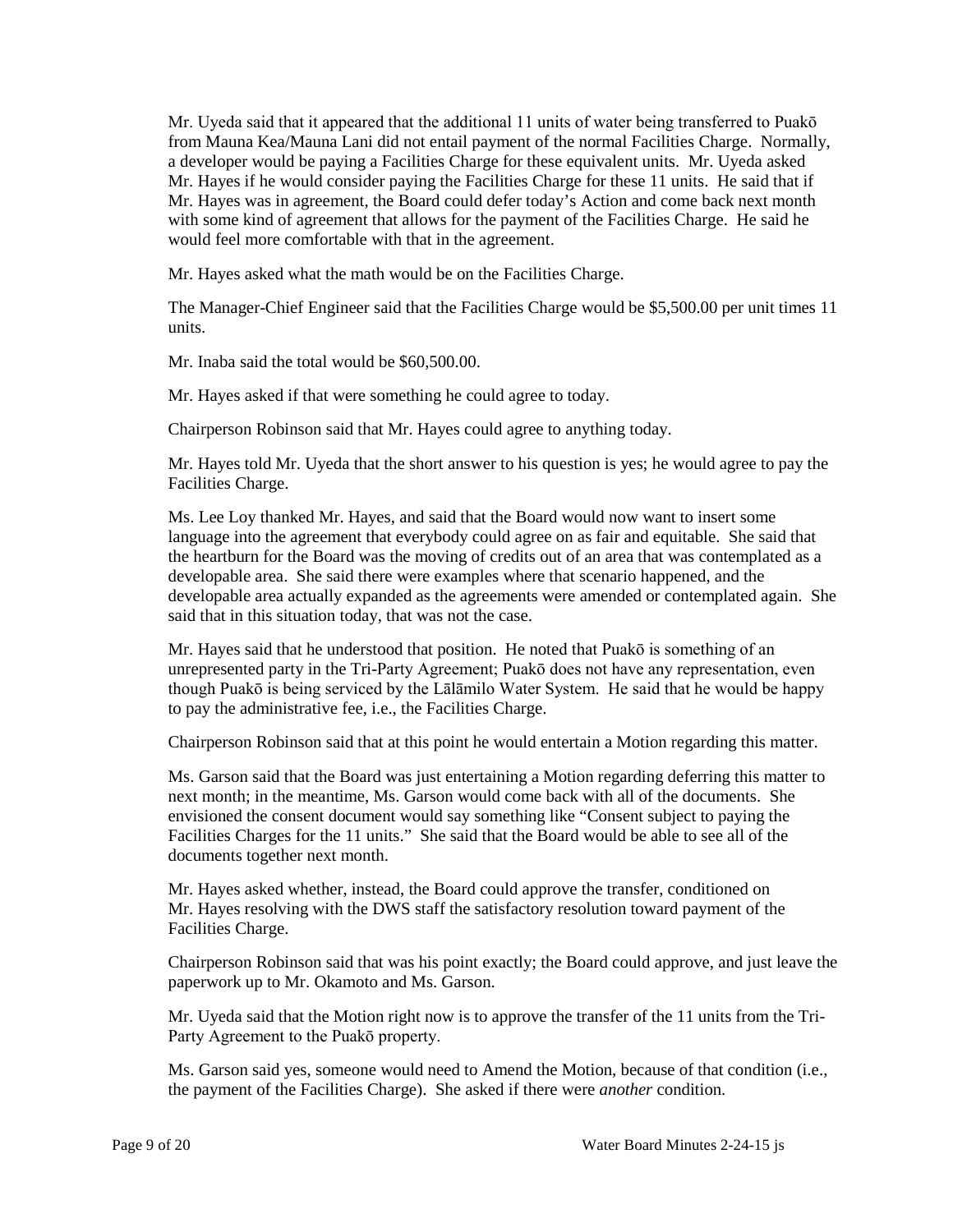Chairperson Robinson said it was not an Amendment because there was no Motion yet.

Ms. Garson said no, the Motion was the one brought back from the December meeting. That Motion was to approve the consent.

Mr. Uyeda said that he would just Amend that Motion.

Chairperson Robinson confirmed that he would be Amending the Motion from two months ago.

AMENDMENT TO MOTION: Mr. Uyeda moved to Amend the Motion, to approve the transfer of the 11 units, on condition that a Facilities Charge be paid for the 11 units.

Ms. Lee Loy asked to add to the Motion.

Chairperson Robinson asked Ms. Lee Loy to wait; Mr. Uyeda had moved to approve the transfer of the 11 units, subject to the Facilities Charge being paid.

Mr. Kaneshiro seconded.

Chairperson Robinson asked if there was any Amendment to the Motion.

Ms. Lee Loy said yes, she wanted the extra assurances that the 18 surplus units remain in surplus. She asked Mr. Okamoto to refine the language in the contract or the amendment to the contract, to capture that assurance.

Mr. Okamoto said that based on Mr. Nance's study, requiring that two equivalent water units be assigned to each of the units would result in 74 units in F Parcel; this would achieve the 18 units of savings. The best projection indicates that the project will not come close to that; there will be the 18 surplus units, Mr. Okamoto said.

Mr. Hayes said that he believed that Ms. Lee Loy wanted to covenant that the 74 units get assigned to F Parcel. He asked if Ms. Lee Loy was simply asking for that.

Ms. Lee Loy said simply put, that was correct.

Mr. Hayes said yes, he understood that was what Ms. Lee Loy was asking for; he suggested that this is *in* the document.

Ms. Lee Loy said it is in there, but the language in the various documents speaks to each other. That is the problem that the Board has had in the past, where some agreements have certain language that points to certain other conditions, while other documents stand alone. She just wanted all of the language to be consistent throughout all of the documents. She was concerned that if that property continues to be zoned as such while the covenants hold, somebody could go back and amend the covenants while the original zoning remains. The developer could take that density right back up, Ms. Lee Loy said.

Mr. Okamoto said that he and his colleagues had submitted proposed covenants on both parcels, which say in no uncertain terms that any amendments to those covenants can only be made with the Board's permission, in writing. He said that is why the covenants were done.

Ms. Lee Loy said okay.

Chairperson Robinson asked Ms. Lee Loy if she made a Motion.

Ms. Lee Loy said she did not.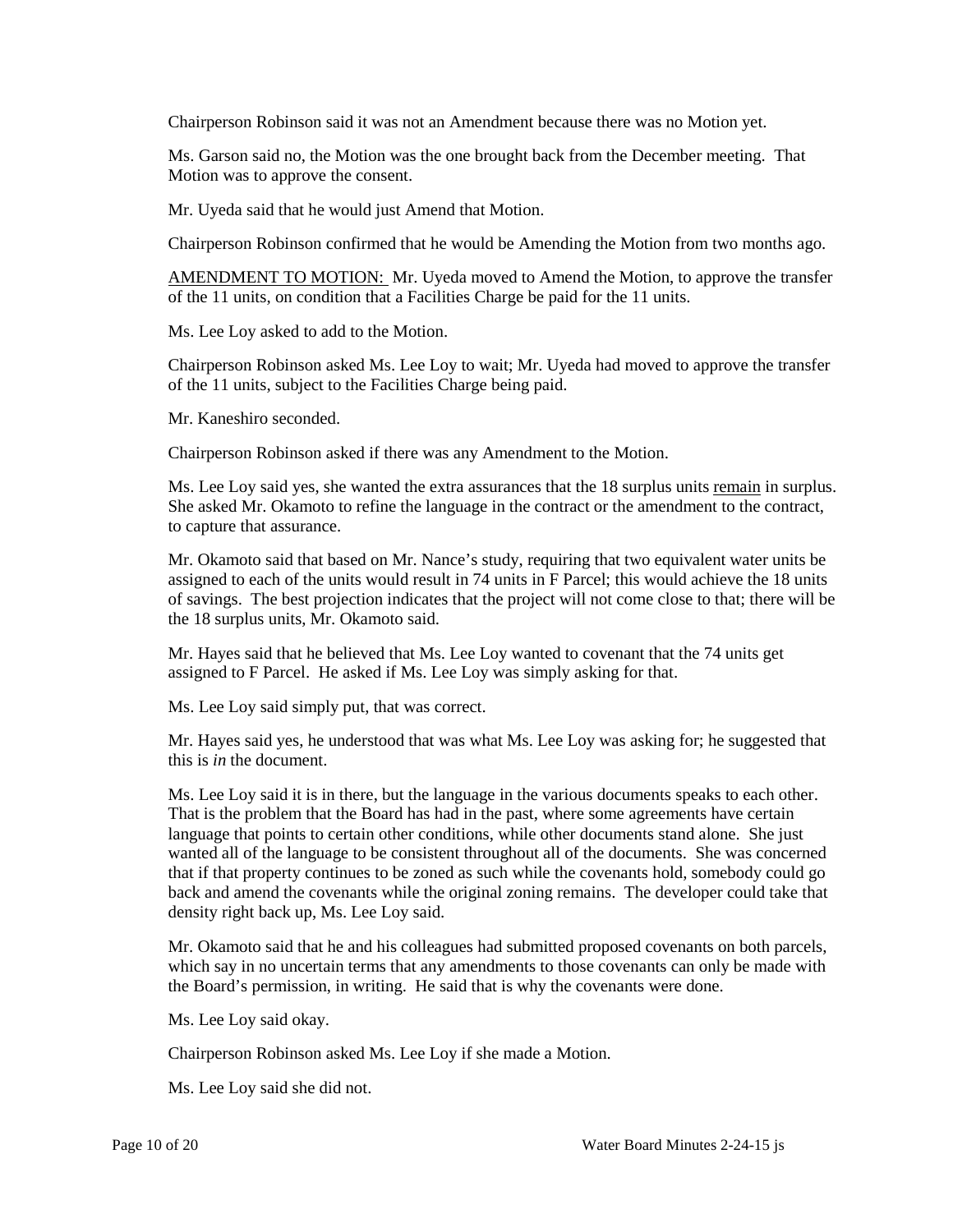Chairperson Robinson asked Ms. Lee Loy if she were okay with everything.

Ms. Lee Loy said yes.

Chairperson Robinson returned to Mr. Uyeda's Amendment to the Motion, which was seconded by Mr. Kaneshiro.

ACTION: Amendment to the Motion carried unanimously by voice vote.

Ms. Garson said that now the Board needs to vote on the original Motion as Amended; the original Motion is the one to approve the consent, from two months ago.

ACTION: Main Motion as Amended carried unanimously by voice vote.

### 6) MISCELLANEOUS:

## A. **DEDICATION OF WATER SYSTEMS:**

The Department has received the following document for action by the Water Board. The water system has been constructed in accordance with the Department's standards and is in acceptable condition for dedication.

### **1. GRANT OF EASEMENT AND BILL OF SALE**

Grantors/Sellers: Edward J. Rapoza and Rhondall K. Rapoza, Robert D. Triantos and Richard S. Fallon and Nancy T. McKinley Tax Map Key: (3) 7-6-011: 03 (portion), 009 (portion) and 019 (portion) Facilities Charge: \$79,380.00 Date Paid: 02/04/2015 Final Inspection Date: *TBA* Water System Cost: \$ *TBA*

The Manager-Chief Engineer recommended that the Water Board accept this document subject to the approval of the Corporation Counsel and that either the Chairperson the Vice-Chairperson be authorized to sign the document.

Mr. Inaba requested that this Item be deferred to the March Board meeting, because the final stakeout and the final inspection are still pending.

ACTION: Ms. Lee Loy moved to defer to March Board meeting; seconded by Mr. Uyeda, and carried unanimously by voice vote.

## B. **DEPARTMENT OF WATER SUPPLY PROPOSED OPERATING AND 5-YEAR CAPITAL IMPROVEMENT PROJECTS (CIP) BUDGETS FOR FISCAL YEAR (FY) 2016:**

The Department's FY 2016 Operating Budget, totaling \$53,174,000, and 5-Year CIP Budget for FY 2016 – 2020, has been distributed for the Board's review.

The Manager-Chief Engineer recommended that the Board approve a public hearing to be held on Tuesday, March 24, 2015 at 9:45a.m., prior to the Water Board's regular meeting, to accept public testimony regarding the Department's FY 2016 Operating and CIP Budgets.

MOTION: Mr. Kaneshiro moved to approve; seconded by Mr. Greenwell.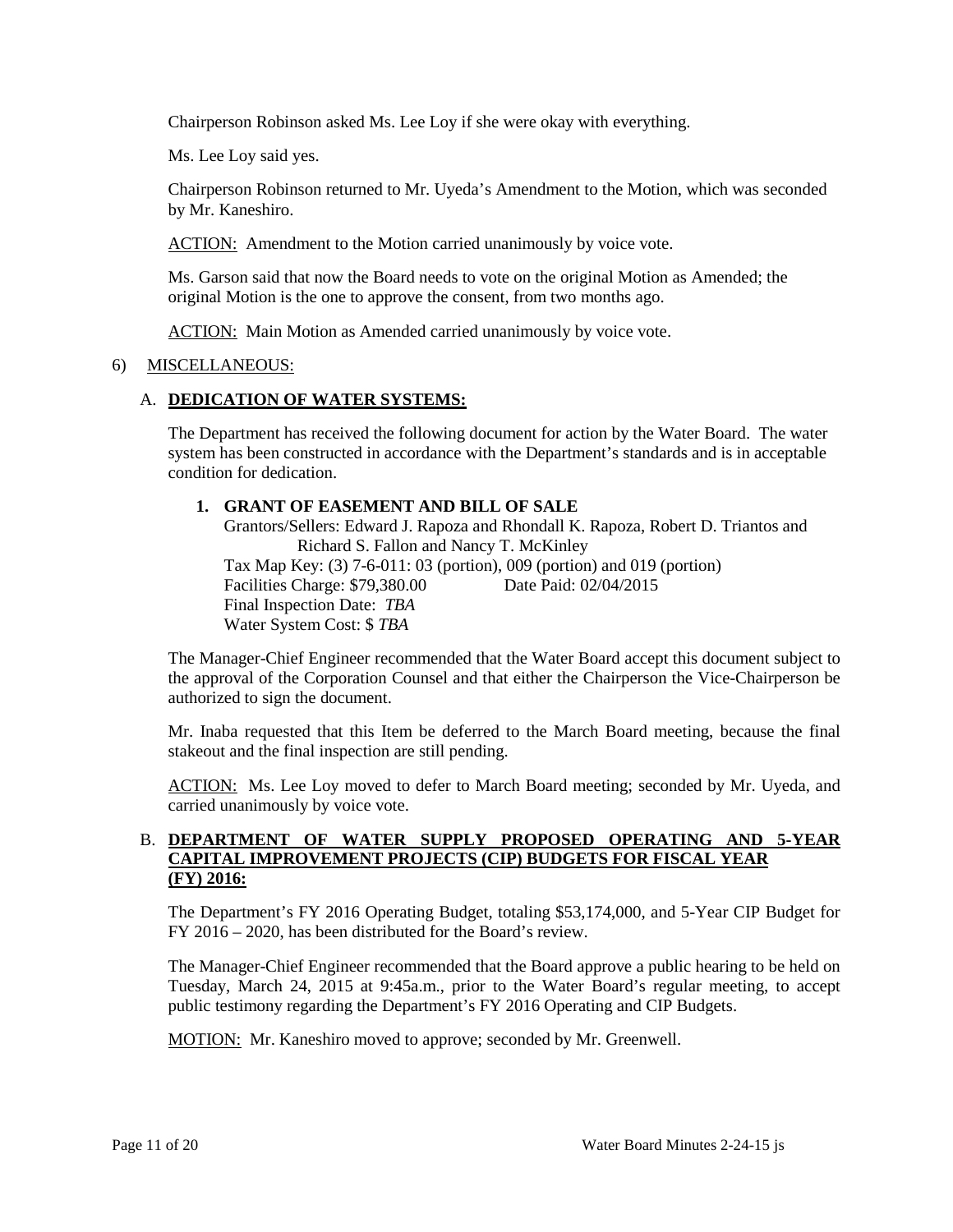The Manager-Chief Engineer said that there may be questions or amendments to the Budget arising from the Public Hearing, which can be taken up at the regular meeting right after the Public Hearing.

ACTION: Motion carried unanimously by voice vote.

## C. **UPDATE RE: NATIONAL PARKS SERVICE'S PETITION TO DESIGNATE KEAUHOU AQUIFER AS A GROUND WATER MANAGEMENT AREA:**

The Manager-Chief Engineer said that the Mayor's office has worked closely with the Deputy and himself to schedule the initial meeting with National Parks Service (NPS). The meeting is scheduled for March 3 in the Mayor's Office at the West Hawai'i Civic Center, and will be attended by DWS as well as Mr. Roy Hardy, the Acting Deputy Director of the Commission on Water Resource Management (CWRM).

Mr. Greenwell said that he assumed that this would be a private meeting.

The Manager-Chief Engineer confirmed this; besides the Mayor's Office, he, the Deputy, and Ms. Aton will be there, plus NPS staff and Mr. Hardy from CWRM.

Ms. Lee Loy asked about the recent CWRM meeting regarding the scope of services for DWS's Water Use and Development Plan (WUDP).

The Manager-Chief Engineer thanked Ms. Lee Loy for the reminder.

Mr. Inaba, who attended the meeting on Oahu on February 18, 2015, said it was basically about the scope of the WUDP. CWRM approved the scope, with a couple of amendments that the Commission wanted to include. One of the amendments involved an attempt to assess Traditional and Customary Practices. The Commission gave DWS a couple of leads as to where to start. DWS needs to submit to CWRM a preliminary assessment of where DWS is by May  $30<sup>th</sup>$ . That will be 15 days after DWS's draft scope is submitted for Phase 1. DWS has broken the scope up into Phase 1 and Phase 2. Phase 1 is what DWS originally scoped with Fukunaga  $\&$ Associates; the scope has already expanded within Phase 1. Meanwhile, DWS needs to work out the scope of Phase 2. DWS also needs to come up with a budget or an estimate, so that DWS can enter into another agreement to do Phase 2 of the WUDP. He noted that Phase 2 is something that CWRM is requiring of DWS. CWRM is saying that they understand DWS's budgetary constraints. CWRM wants DWS to do Phase 1, and by the time DWS finishes the draft of Phase 1, CWRM also wants the scope of Phase 2 submitted *two weeks after that*.

The Manager-Chief Engineer clarified that a *draft* of Phase 1 is to be submitted prior to May 30<sup>th</sup>.

Mr. Inaba said the deadline for the draft of Phase 1 is May 15<sup>th</sup>.

The Manager-Chief Engineer asked if Phase 2 was due sometime after May  $30<sup>th</sup>$ .

Mr. Inaba confirmed this.

Ms. Lee Loy, noting that Phase 1 has expanded in terms of scope of services, asked whether that meant that the cost has also expanded.

Mr. Inaba said that was most likely. It will not be clear until Fukunaga  $\&$  Associates take a look at the scope and give a good estimate on what it will cost. He said that the expanded scope is beyond what DWS contracted Fukunaga & Associates for.

Ms. Lee Loy asked what the contract amount was.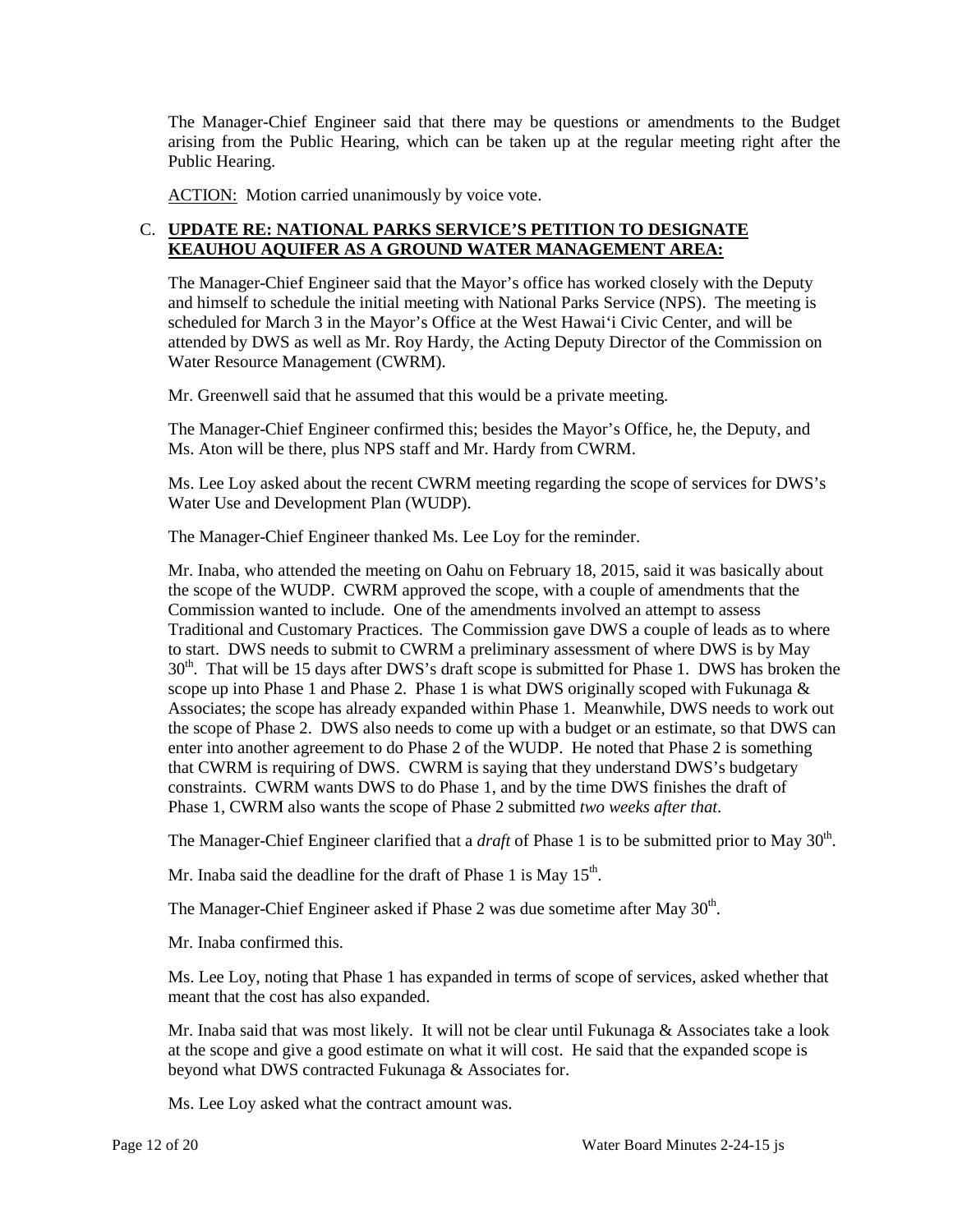Mr. Inaba said it was \$50,000.00.

The Manager-Chief Engineer said that the Department would come back to the Board if additional funding is required.

Mr. Inaba said that it was likely that the Department will come back to the Board next month.

Mr. Greenwell asked if an Executive Session would be necessary.

Ms. Garson said that she did not have anything that she needed to tell the Board.

Mr. Uyeda asked about the additional charges related to the expanded scope of services; he asked if CWRM could be asked for that additional funding, since CWRM is the one requiring DWS to do expanded work.

Mr. Inaba said that that subject was actually raised at the meeting. One Commission member said to the rest of the Commission that it would be reasonable for CWRM to ask the Legislature for funding to help out with this, he said.

Mr. Uyeda said that DWS should ask whoever the Department needs to ask.

Chairperson Robinson and Ms. Lee Loy said they were not too proud to ask.

Chairperson Robinson recommended that the Board watch a news clip of Senator Brian Schatz's discussion at the high school in Hilo; he did not elaborate.

### D. **EXECUTIVE SESSION RE: NATIONAL PARKS SERVICE'S PETITION TO DESIGNATE KEAUHOU AQUIFER AS A GROUND WATER MANAGEMENT AREA:**

The Water Board had anticipated convening an executive meeting, closed to the public, pursuant to Hawai'i Revised Statutes, Sections 92-4, 92-5(a)(2), to discuss mediation as directed by the Commission on Water Resource Management regarding the National Park Service's petition to designate Keauhou Aquifer as a Ground Water Management Area, and for the purpose of consulting with the Water Board's attorney on questions and issues pertaining to the Water Board's powers, duties, privileges, immunities and liabilities.

*(The Board did not go into Executive Session.)*

## E. **DISCUSSION OF AMENDING RULES AND REGULATIONS REGARDING PLACING RESPONSIBILITY WITH PROPERTY OWNERS FOR TENANTS' DELINQUENT BILLS:**

Ms. Lee Loy said that she is still trying to get a hearing date for the new bill, Senate Bill 110 (SB110). Unfortunately, the Legislature was busy with Governor Ige's appointments and other, more pressing matters, to get the new governor's administration up and running. Ms. Lee Loy said that as soon as she gets a date, she will notify the Manager-Chief Engineer and Department staff. She also asked Ms. Bobby-Jean Leithead-Todd, the Director of Environmental Management, to help nudge legislators for a hearing date; she noted that SB110 helps the Department of Environmental Management (DEM) with collecting delinquent sewer bills.

Ms. Garson pointed out that Ms. Lee Loy was speaking to the next Item on the Agenda, 6(F).

Chairperson Robinson said yes, Item 6(E) should be under discussion.

Ms. Lee Loy apologized for getting it mixed up.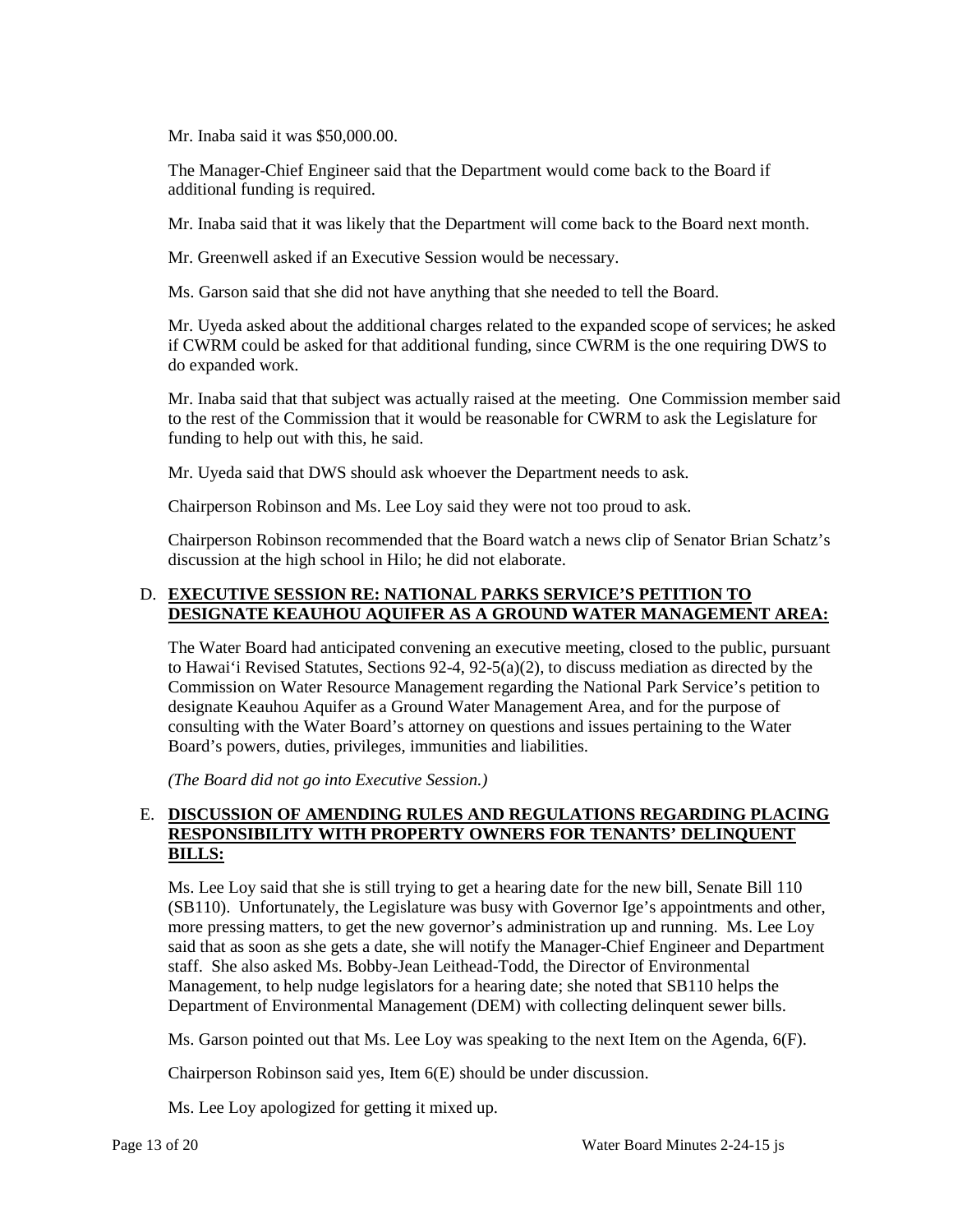Ms. Garson noted that she did not think that there was a Sub-Committee to look at the Rules regarding owners and tenants' delinquent bills.

Chairperson Robinson did not think there was such a Sub-Committee.

Ms. Garson said she did not have a chance to get together with Ms. Lee Loy to look at the Rules and Regulations; everybody seemed to look in Ms. Lee Loy's direction on this Item. Ms. Lee Loy has been acting as kind of a Sub-Committee of one person, with Ms. Garson as sort of the other member, she said. Ms. Garson said in any case, she had not had a chance to meet with Ms. Lee Loy on this matter.

Chairperson Robinson said he seemed to recall he was on that Sub-Committee, too. He said that the amendment of the Rules and Regulations is an important item for the Board.

Ms. Lee Loy agreed, and noted that there was a framework of the amendment that came up a year ago.

Ms. Garson said that was correct.

Ms. Lee Loy said that it would really be a matter of refining and bringing back that framework. She said that there are a few other things going on right now that have prompted her to look at other sections of the Rules and Regulations, with an eye to refining them and creating processes that would help future Boards to deal with various issues.

Chairperson Robinson asked that Ms. Garson, Ms. Lee Loy and he have a conference call at the earliest convenience. He asked that Ms. Garson email him and Ms. Lee Loy with a time that would work.

Ms. Garson said yes. She noted that at the end of last year, she had said that the Board really should be looking at a comprehensive review of all of the Rules and Regulations, because of various things that had come up. Ms. Garson said that the Board should take a look at the Rules, and start marking them up. She suggested that if anyone needed her help, Board members could just email her, and she would be happy to help work on it.

## F. **AD HOC COMMITTEE PURSUANT TO HRS SECTION 92-2.5(B) TO PRESENT, DISCUSS AND/OR NEGOTIATE FOR LEGISLATION REGARDING THE PLACEMENT OF SUCH LIENS ON REAL PROPERTY FOR NON-PAYMENT OF WATER BILLS:**

The Ad Hoc Committee is exploring legislation pursuant to HRS Section 92-2.5(B) which would allow the placement of an automatic lien on property for non-payment of water bills. The Ad Hoc Committee will present, discuss, and/or negotiate for such legislation with any necessary person including, but not limited to, any water or wastewater department or division of any county, and/or with any legislators in the State of Hawai`i.

The Ad Hoc Committee is also exploring a revision of the Department of Water Supply Rules and Regulations to hold a property owner responsible for any water bill for water service to such property, whether or not the property owner resides on the property; and that no water service will be granted to such property until all such delinquencies are paid or other agreement is reached.

Chairperson Robinson noted that this Item was handled earlier.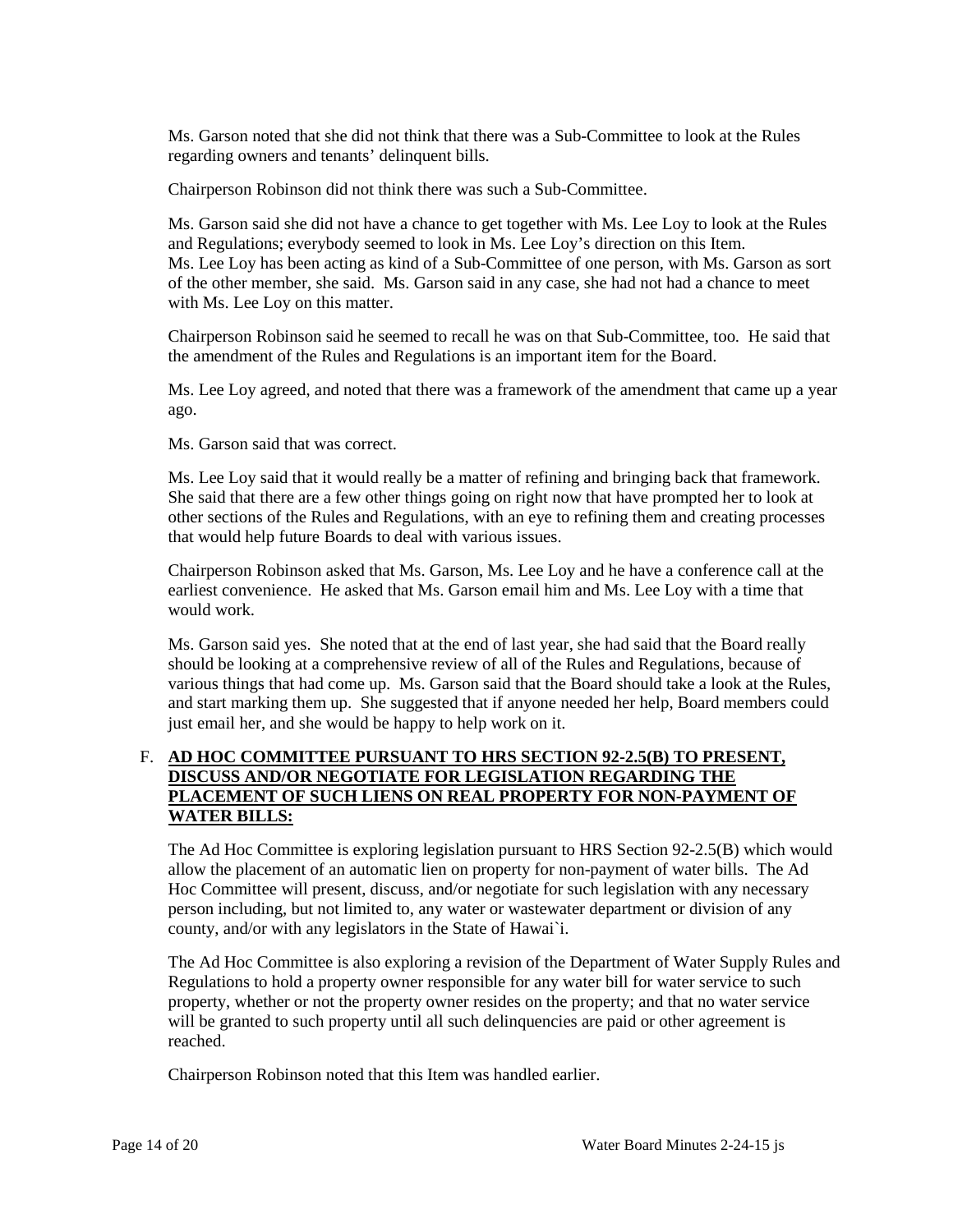Ms. Lee Loy requested that any Board members who had contacts among the legislators should call them and ask for their help in getting SB110 heard.

## G. **MONTHLY PROGRESS REPORT**:

Mr. Arikawa asked Mr. Inaba about progress on the Queen Ka'ahumanu Highway Widening project.

Mr. Inaba said that DWS is still negotiating with State Highways on the Tri-Party Agreement, which involves contractor Goodfellow Brothers, DWS and State Highways Division of the Department of Transportation. Under negotiation is the cost to redesign, caused by the realignment of the Highway. Mr. Inaba said that there are minor legal language differences between Goodfellow's attorney and the Attorney General.

Chairperson Robinson asked if it was for the construction contract itself.

Mr. Inaba said it is for just the realignment portion, which comprises about half of the contract. The realignment on the south end of the Highway entails moving the road more mauka. As a result, Goodfellow had to get their design team to redesign the entire highway. Mr. Inaba noted that the cost to redesign the waterline was unacceptable; DWS decided to participate in the redesign to bring the cost down. That is the Tri-Party Agreement, he added.

Mr. Greenwell asked if there were any problems with DWS's pipes that are stored down by the Highway; he asked if that pipe would be usable.

Mr. Inaba said the pipes would be inspected; they are in fair condition. The problem is with the gaskets, he said. DWS had told the State that the Department would not accept the gaskets; the State will have to replace all of the gaskets, which are exposed to the elements.

The Manager-Chief Engineer said he hoped that Mr. Inaba told the State that DWS is not going to pay for new gaskets.

Mr. Inaba said that he had told the State that the gasket problem was caused by the project delay; that is the position that DWS is taking. He said that he believed that the contractor would want that, too, because the contractor would otherwise be responsible for any leaks.

Chairperson Robinson said that it was so unfortunate that this project could have gotten underway when the economy was really slow; the construction project would have gotten 250 workers off the bench and put them to work. That money would have filtered into the community, he said.

### H. **REVIEW OF MONTHLY FINANCIAL STATEMENTS:**

Mr. Sumada told the Board that the auditors will be presenting their financial report at next month's meeting. Also next month, Ms. Ann Hajnosz of Brown & Caldwell will present her fiveyear rate study recommendations. This presentation should take 30 minutes to about an hour, Mr. Sumada said. There will be two Public Hearings to hear testimony about the rate study, tentatively scheduled for May 19 in Hilo and May 20 in Kona, both at 6:00 p.m. If those dates do not work, Mr. Sumada needs to notify Ms. Hajnosz, who will fly in from the Mainland.

The Secretary said that the May 19 Public Hearing would be at the Aupuni Center in Hilo, and the May 20 Public Hearing would be at the Council Chambers of the West Hawai'i Civic Center in Kona.

The Manager-Chief Engineer noted that the regular Board meeting is scheduled for the following week.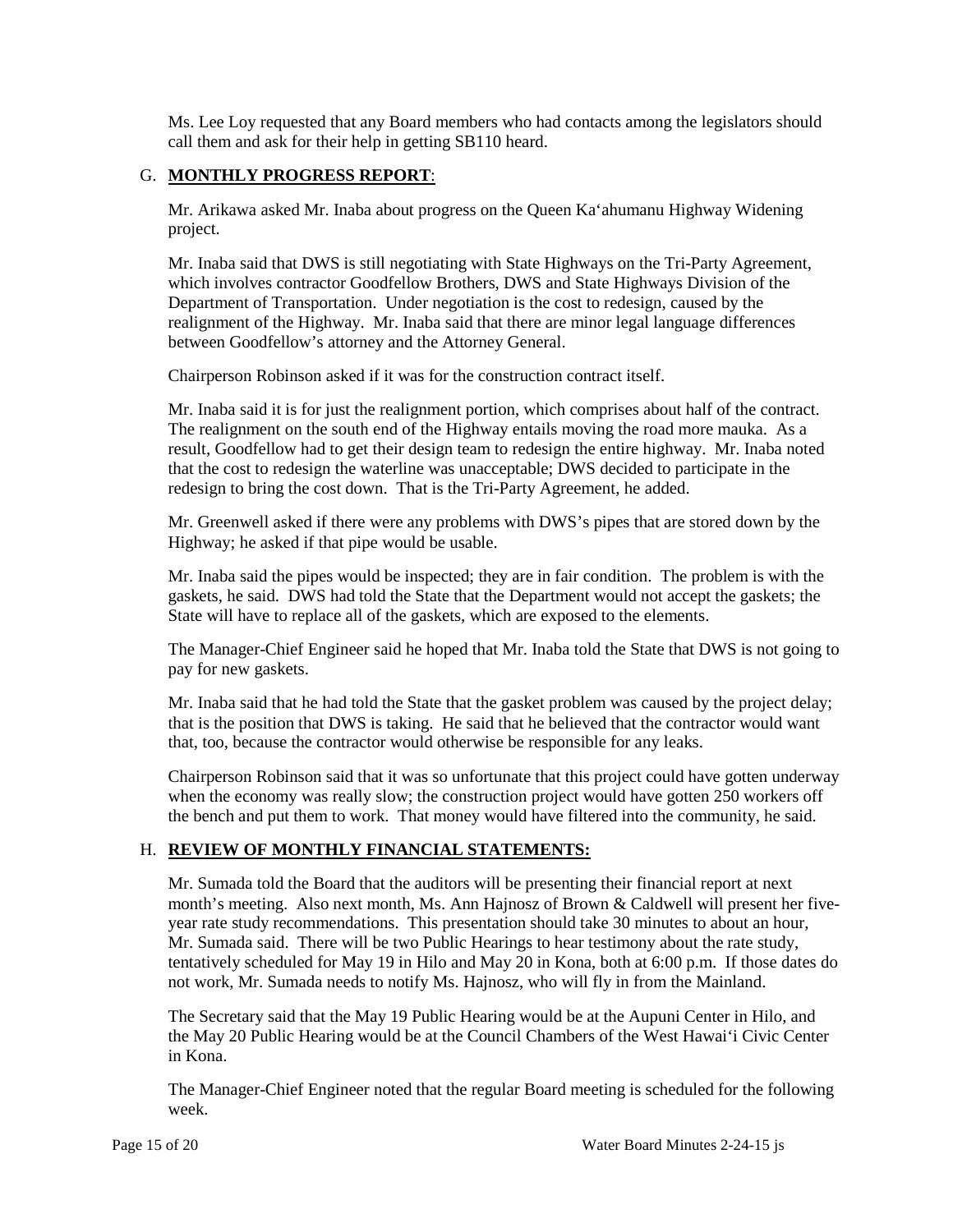Chairperson Robinson said that he would be out of town for the two Public Hearing dates.

Ms. Lee Loy said that she could commit to those dates right now.

Mr. Sumada said that the dates could be changed.

The Manager-Chief Engineer said that if the Board does not have a quorum, the dates would have to be changed.

Ms. Lee Loy noted that Messrs. Kaneshiro and Greenwell will be off the Board by then.

Chairperson Robinson said that yes, there will be three Board absences for the May dates. He suggested first getting the two new Board members on board, and then setting the dates for the Public Hearings.

The Manager-Chief Engineer said that the venues for the Public Hearings were reserved, but the reservations could be changed.

Mr. Sumada said yes, the dates for the Public Hearings could be changed. He noted that Ms. Hajnosz had asked that the Public Hearings be set up, but she understood that if there were problems with the dates, the dates could be changed.

Ms. Lee Loy asked Mr. Sumada if there were any timing elements regarding adoption of the Rate Study, concurrently with DWS's CIP Budget. She asked if there were any deadlines that the Board has to meet.

Mr. Sumada said that it had been hoped to have the rates approved by June 30, 2015, for implementation on July 1, 2015.

Chairperson Robinson said that if the Board replacements are in the offing by next meeting, the Public Hearing dates could be set for June.

Mr. Sumada said that in the past, time was allowed between the Public Hearings and the Board approval of the rates, in case the Public Hearings led to changes in the rates. He said that it would take Brown & Caldwell at least a month if the Board decides to make any changes in the Rate Study assumptions, recommendations, etc. Brown & Caldwell will need to re-work the numbers, and it takes a while for them to come up with something new for the Board to look at, Mr. Sumada said.

Chairperson Robinson said that Brown & Caldwell would have time if the Public Hearings were held in June.

Mr. Sumada said that the July  $1<sup>st</sup>$  start date is not hard and fast; that date could be pushed back.

Chairperson Robinson asked that DWS wait on scheduling the Public Hearings, until the two new Board members are on board.

Mr. Kaneshiro noted that five years ago, he was brought on the Board in May, and Mr. Greenwell was brought on in June. It could be July or August or later when the Public Hearings could be held, he said.

Chairperson Robinson suggested waiting until the next Board meeting to see where matters stand.

Mr. Sumada asked if there were any questions about the Financial Statements.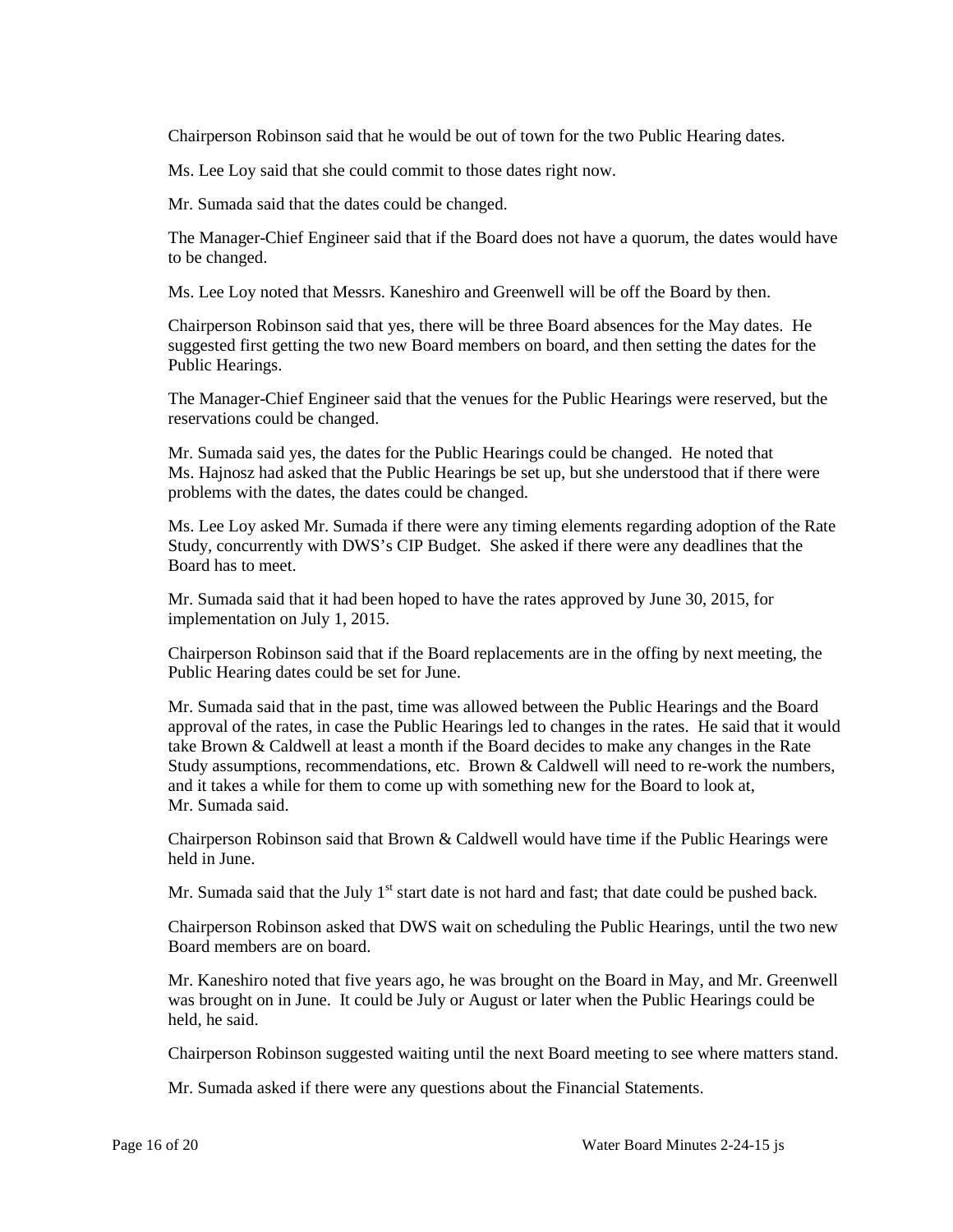Chairperson Robinson asked about the \$78,000.00 for Workman's Compensation (Workman's Comp); he asked if that entry was due to DWS being self-insured.

Mr. Sumada said that number represents all of the settlements for Workman's Comp.

Chairperson Robinson asked whether DWS does it in-house or the County personnel office does it.

Mr. Sumada said that the County has a Workman's Comp. Office; all of the claims flow through them. That office generates the paperwork for DWS to pay for claims. He confirmed that the Workman's Comp Office does the assessments, and DWS makes the payments.

Mr. Arikawa noted an increase in the Aging Summary for January 2015, versus January 2014.

Mr. Sumada explained that consumption was a little higher in January this year, versus January last year. Meanwhile, rates are slightly higher this year than last year. The combination of those two things explain the increase in the Aging Summary, he said.

Chairperson Robinson noted that the over-90 day delinquencies were down.

# I. **MANAGER-CHIEF ENGINEER'S EVALUATION FOR CALENDAR YEAR 2014:**

*(This Item was continued from the January 27, 2015, Board meeting.)*

Chairperson Robinson asked that this Item be continued to the March Board meeting.

The Manager-Chief Engineer said that was fine with him.

## J. **EXECUTIVE SESSION:**

The Board had anticipated convening an executive meeting to consider the evaluations of the Manager-Chief Engineer, as authorized by Hawai'i Revised Statutes, Sections 92-4, and 92- 5(a)(2), 92-5(a)(4) and Hawai`i County Charter Section 13-20(b), where consideration of matters affecting privacy will be involved, and for the purpose of consulting with the Water Board's attorney on questions and issues pertaining to the Water Board's powers, duties, privileges, immunities, and liabilities.

The Executive Session was waived by the Chairperson's continuance of Item 6(I), MANAGER-CHIEF ENGINEER'S EVALUATION FOR CALENDAR YEAR 2014 to the March Board meeting.

## K. **MANAGER-CHIEF ENGINEER'S REPORT:**

The Manager-Chief Engineer will provide an update or status on the following:

- 1) Pu'ukala/Kona Ocean View Properties Subdivision Improvement District Update Mr. Inaba said that the pre-final walkthrough was scheduled for this Thursday or Friday; all of the homeowners' connections have been hooked up. Chairperson Robinson noted that the paving got a nice write-up in the paper. Mr. Inaba said the paper had misunderstood; the reporter thought that DWS was doing a paving project, and asked whether other things would be taken care of as well. DWS called to set the record straight.
- 2) Lava Update The Manager-Chief Engineer said that amid the stalling of the lava flow, the temporary emergency water system had been dismantled.
- 3) Public Information and Education Specialist Update Ms. Aton distributed her North Kona Water System Information Sheet, with Frequently Asked Questions (FAQs)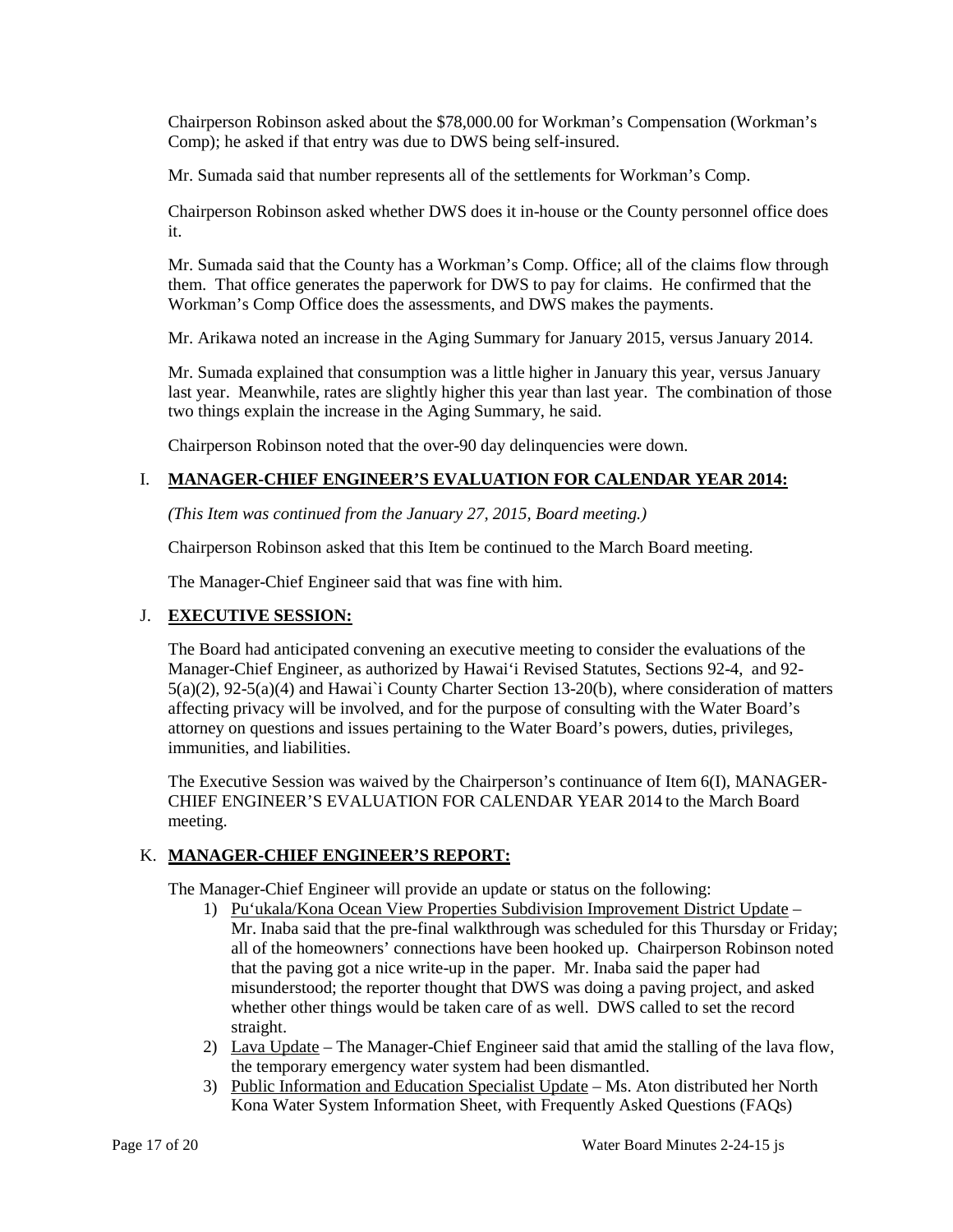regarding the NPS petition, before posting it online, Ms. Aton wanted to give the Board the chance to review and critique the Information Sheet. She noted that the FAQs include the status of the petition, the designation issue itself, the protections that are in place, the Keauhou Aquifer's state of health, the perceived impacts of designation, and the implications of designation on customers' water service. Ms. Aton said that this Information Sheet is a draft. There is a graphic included that shows the North Kona Water System, indicating the general locations of the wells. Ms. Lee Loy said that this was extremely helpful; she gets many calls from people seeking information about the petition as they prepare to testify. She said that she and Mr. Uyeda had thought it would be good to have a graphic that transposes the 'Iao Aquifer, which is the major designated ground water management area on Maui, over the Keauhou Aquifer. This would illustrate the magnitude of the Keauhou Aquifer's area. She said that such a graphic would help people understand the scale of what is at stake here. Chairperson Robinson noted that the 'Iao Aquifer is not even one-seventh of the size of Keauhou Aquifer. Mr. Uyeda asked how many wells were down in the Keauhou Aquifer at this time. The Manager-Chief Engineer said that four wells are down: Hualālai, Honokōhau, Kahalu'u B and Hōlualoa; DWS is monitoring the situation closely. Meanwhile, DWS is currently able to maintain supply in the area. Mr. Uyeda asked if any of the wells were close to being brought back online. The Manager-Chief Engineer said that DWS is in the process of bringing the wells, but there are issues with equipment, etc. He expressed hope that the West Coast dock lockout would end soon so that equipment can be shipped over. Mr. Greenwell asked for an update on the Halaula land negotiations. The Manager-Chief Engineer said that DWS is close to getting the third appraiser on board. Mr. Inaba said that DWS is still waiting for the quote from the third agreed-upon appraiser. The third appraiser was brought in to break an impasse between the Department and the land owner; it was not just a matter of price. It was also a matter of methodology. The parties have agreed to share the costs on the third appraisal. Mr. Inaba said that the third party's appraisal must be done by specific means, because federal funds will potentially be involved. If the third appraisal falls between the DWS appraisal and the landowner's appraisal, that is where it is, Mr. Inaba said. Mr. Greenwell asked about the Puakō Pipeline project. Mr. Inaba said that it is in the NPDES (National Pollutant Discharge Elimination System) permitting stage. Mr. Uyeda noted it could take a year to get the NPDES permit.

The Manager-Chief Engineer asked the Secretary to distribute to the Board a letter announcing his retirement. He said that his last day of work would be June 30, 2015; he noted that he had served 40 years with DWS. The Manager-Chief Engineer said that he was leaving with a very clear conscience that he was leaving the Department in good hands. He expressed appreciation for having the chance to serve as Manager-Chief Engineer, and he said he really appreciated the Board. He said that he would carry on working as normal, and help the Board through the transition. Ms. Lee Loy said that 40 years is amazing; adding that she and Mr. Takamine often joke that they have not been alive long enough to serve 40 years in one job. The Manager-Chief Engineer noted that 40 years is nothing, alluding to his late mother, who passed away last week at nearly 109. Mr. Greenwell said it has been good working with Mr. Antonio; he said that before he was selected for the job, there was some contention among the Board. However, the Board finally got together to select Mr. Antonio as Manager-Chief Engineer, Mr. Greenwell said. Mr. Greenwell offered his condolences on the passing of Mr. Antonio's mother. The Manager-Chief Engineer said that 108 years is nothing to be sad about, and 40 years is nothing to be sad about. Chairperson Robinson said that he was new to the Board when the selection process took place; he noted that the Board received letters from the Legislature urging the Board to look outside the Department for the Manager-Chief Engineer. Chairperson Robinson said that the Board selected Mr. Antonio, and it was the right choice. The Manager-Chief Engineer thanked him. Chairperson Robinson said that Mr. Antonio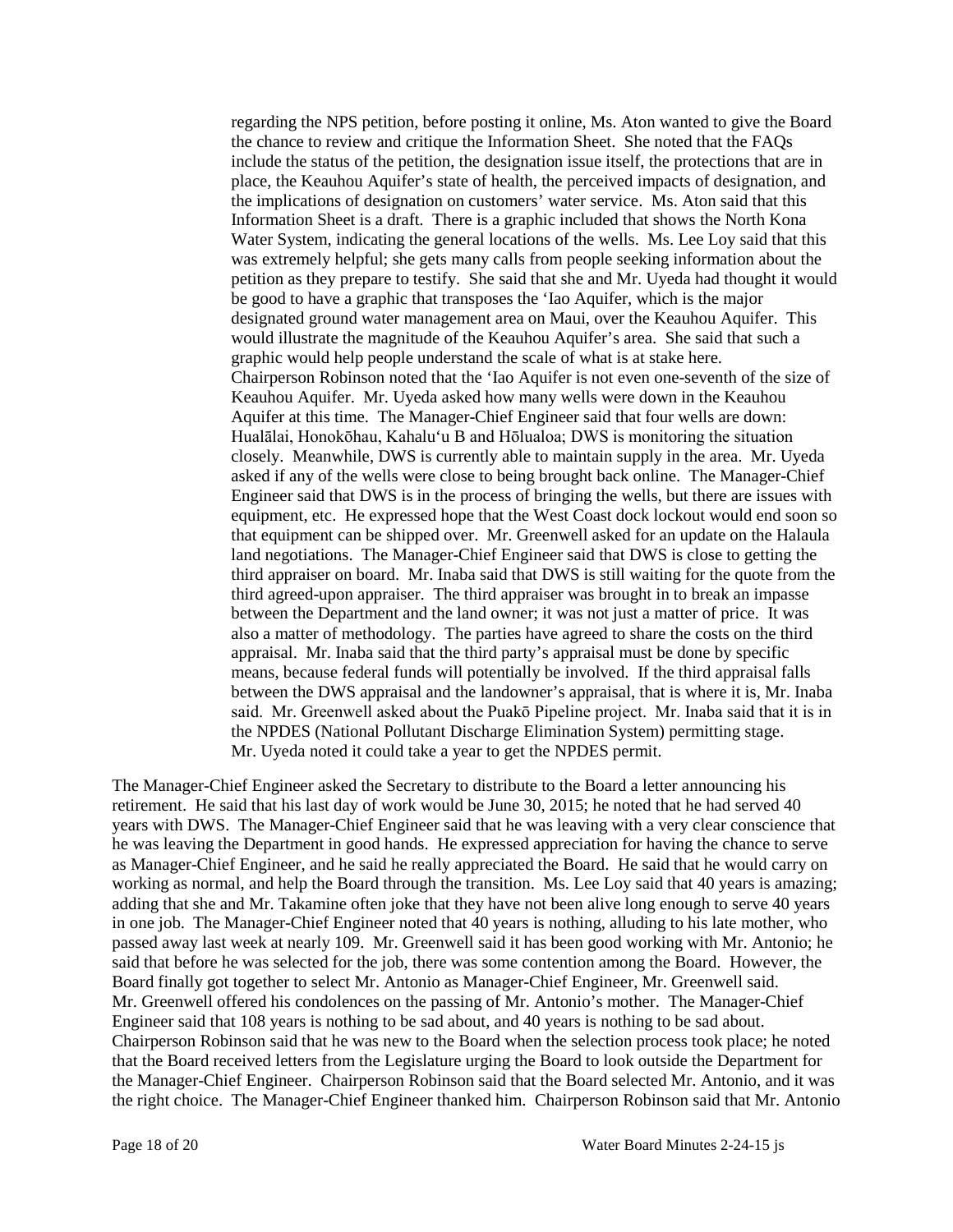had assembled a great team. The Manager-Chief Engineer said yes, he is leaving behind a good team, and hopefully, that team will continue on with whoever the Board selects. The Manager-Chief Engineer directed Ms. Garson to go through the selection process; he said he was not sure how the Board would go about the selection, adding that it was really up to the Board. He noted that the process may involve advertising for the position, conducting interviews, etc. Alternatively, someone might express willingness to serve as Manager-Chief Engineer, and the Board might just approve that person, the Manager-Chief Engineer said. Chairperson Robinson said yes, the Board went through the whole process, including advertising, etc., for the recruitment last time. The Manager-Chief Engineer said he was giving the Board sufficient time for the recruitment; the last time, the advertising went out in August or September, and he had submitted his application in October of that year. The Manager-Chief Engineer said that if the Board seeks his endorsement, he supports his Deputy, Mr. Okamoto, right now and all the way through. The Manager-Chief Engineer said that he stands ready to provide Mr. Okamoto all the support he can; he said he would back Mr. Okamoto all the way through.

Mr. Takamine said that as the newest Board member, he had been somewhat intimidated as he came onto the Board; he thanked the Manager-Chief Engineer for having welcomed him with open arms and for having an open door. He said that the Manager-Chief Engineer made him feel at home on the Board.

The Manager-Chief Engineer told Mr. Takamine that he is young and should consider seeking another term on the Board, after waiting the required one year after his current term expires.

Mr. Arikawa said it has been an honor and a pleasure working with the Manager-Chief Engineer. He thanked Mr. Antonio for being so warm and welcoming from the very first day that Mr. Arikawa stepped into the office.

Mr. Kaneshiro said that he had known Mr. Antonio for a very long time; the Manager-Chief Engineer knows a lot about all of the water systems here. Mr. Kaneshiro said that the Board had made the right decision to select Mr. Antonio as Manager-Chief Engineer. Mr. Kaneshiro noted that many things have come up during the past four and a half years, during which the Manager-Chief Engineer needed the knowledge to answer questions, etc., amid the ongoing Keauhou Aquifer issue. Mr. Kaneshiro expressed confidence that Mr. Antonio as a private citizen will participate in meetings, etc., and provide advice to the Board.

The Manager-Chief Engineer said that if he were given the opportunity, he would like to serve on the Water Board; he would have no problem serving on this Board, assisting the Department.

Mr. Kaneshiro thanked the Manager-Engineer.

### L. **CHAIRPERSON'S REPORT:**

No report.

## 7. CONTESTED CASE HEARING (NOTICED FOR 11:30 A.M.):

## A. **CONTESTED CASE HEARING RE: WATER SERVICE ACCOUNT NO. 86530820-10 (TMK 7-8-017-020):**

The above Contested Case Hearing was to take place in accordance with Chapter 91 of the Hawai'i Revised Statutes and Rule 2-5 of the Rules and Regulations of the Department of Water Supply.

The issues involved in the above-referenced hearing were Mr. Raymond and Ms. Victoria Kalman's appeal of the amounts shown due and owing on account #86530820-10 and consequently, the appeal of the shut-off notice dated March 4, 2014.